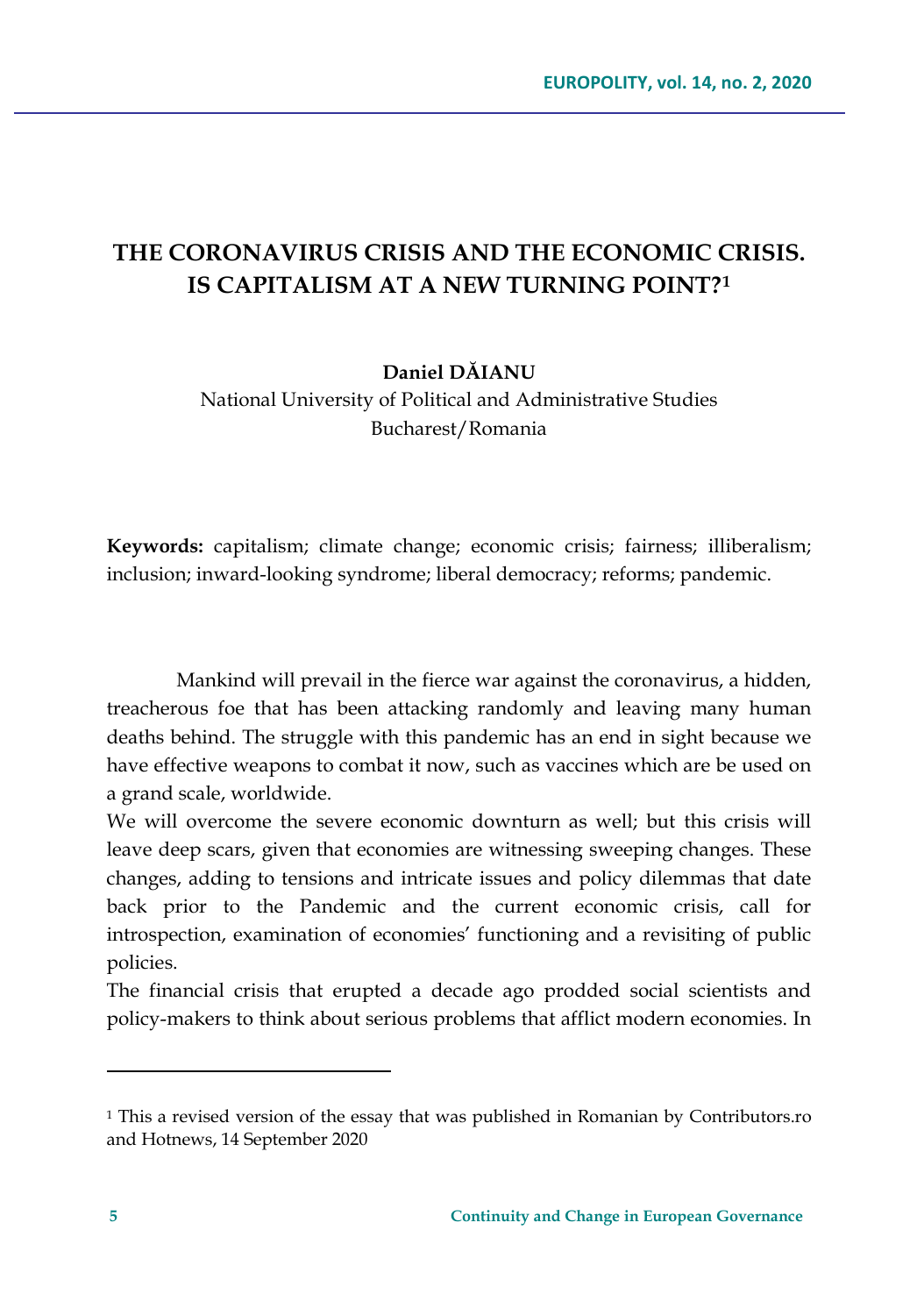the text below I hook up with ideas that I have expressed in recent years and extrapolate them to the fallout from the current crises.<sup>[1](#page-1-0)</sup>

It may be that the current crises (public health and economic) are harbingers of a new turning point in the evolution of capitalism. History has lessons to learn, although interpretations may vary owing to intellectual propensities, or interestrelated biases. This does not invalidate the rationale to revisit critical moments in the evolution of modern capitalism, which can be pretty illuminating as to its technological, economic, and social drivers.

My guiding idea is that, over its history, capitalism has evolved as a social and economic system. This evolution is interlocked with cycles of ideas, of public policies, and institutional change. The concept of 'learning by doing' can be applied to the motion of capitalism, with its ups and downs, windings, yet following a clear-cut evolution over the past hundreds of years – despite dark periods, which include totalitarian regimes and wars. Not to forget the colonial regimes, with their grey and black areas.

A mixed economy took shape over time, in which a public sector and a private sector cohabit, based on market dynamism, entrepreneurship, with the shares held by the two sectors shifting in accordance with historical circumstances and local conditions. This is how capitalism took shape in advanced economies, around the world in general. Modern capitalism has among its core principles the notion of 'equal opportunities'. To what extent reality befits this principle is an open question and is part and parcel of the current quest to re-examine the functioning of capitalism.

The debate that started after the outbreak of the financial crisis is not and should not be, chiefly, about capitalism vs socialism (seen as socialisation/nationalisation of property and extinction of market mechanisms), but about the path of capitalism, of the mixed economy.

There is the experience of communism, a totalitarian regime that should by no means be judged as the distortion of an enlightened project; communism had in

<span id="page-1-0"></span><sup>1</sup> 'Which way goes capitalism' (2009), 'When finance undermines economy and corrodes democracy' (2011); 'Liberal vs. Illiberal Democracy' (2018); 'The New Protectionism' (2017); 'The Coronavirus has laid bare the need to revamp the EU' (2020)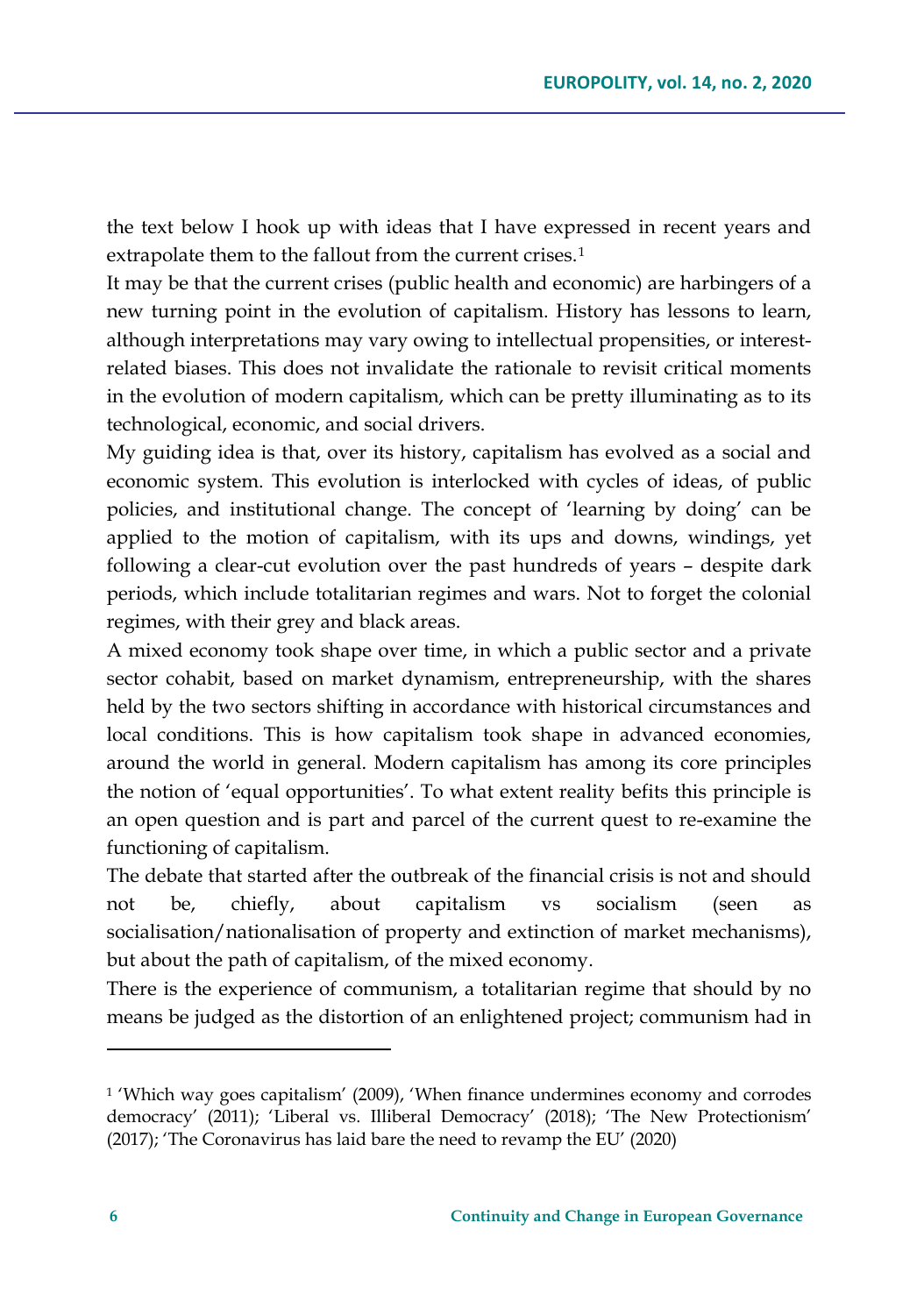its genes an anti-democratic ideology and unsurmountable structural flaws of its command economy. And there is the experience of National Socialism in Hitler's Germany, of fascism in general. Totalitarianism crushes and humiliates the human being as a being that has the innate right to freedom; it does proclaim and imposes the single thinking/ideology and the single party rule, and it creates monstrosities (see also Hannah Arendt, 'Origins of Totalitarianism', 1951). But capitalism embodiedby unrestrained markets, lack of rules and regulations, by *market fundamentalism*, is itself inimical to the functioning of a market economy, to democracy. History provides irrefutable proofs in both regards.

In my view, the great stake in the current debate, on the future of capitalism, is to safeguard democracy, liberal democracy. This stake in no way diminishes the urgency to deal with climate change as an existential threat.

In what follows I mention characters, ideas and institutions, events, which illustrate key policy and institutional shifts. The choices made provide, I believe, a telling picture. I refer to central banks as a key construct in modern economies, to social security as an institution of major economic and social significance, the paradigm shift after Great Depression (The New Deal) and the Bretton Woods arrangements, the paradigm shift of the 1970s and 1980s, China's economic rise, the Great Recession (the 2008- crisis) and the 'Return of Keynes', climate change as an existential threat, and the 'Return of the State'. Final remarks conclude this essay.

# **1. CENTRAL BANKS, THE LENDER-OF-LAST-RESORT (LoLR), MORAL HAZARD**

Central banks are a fundamental construct of modern banking and capitalism.[1](#page-2-0) And I would highlight in this regard the lender of last resort (LoLR) function in

<span id="page-2-0"></span><sup>1</sup> Charles Goodhart provides an excellent presentation of the evolution of central banks (1988). See also Charles Kindleberger (1994), and Nial Ferguson (2009)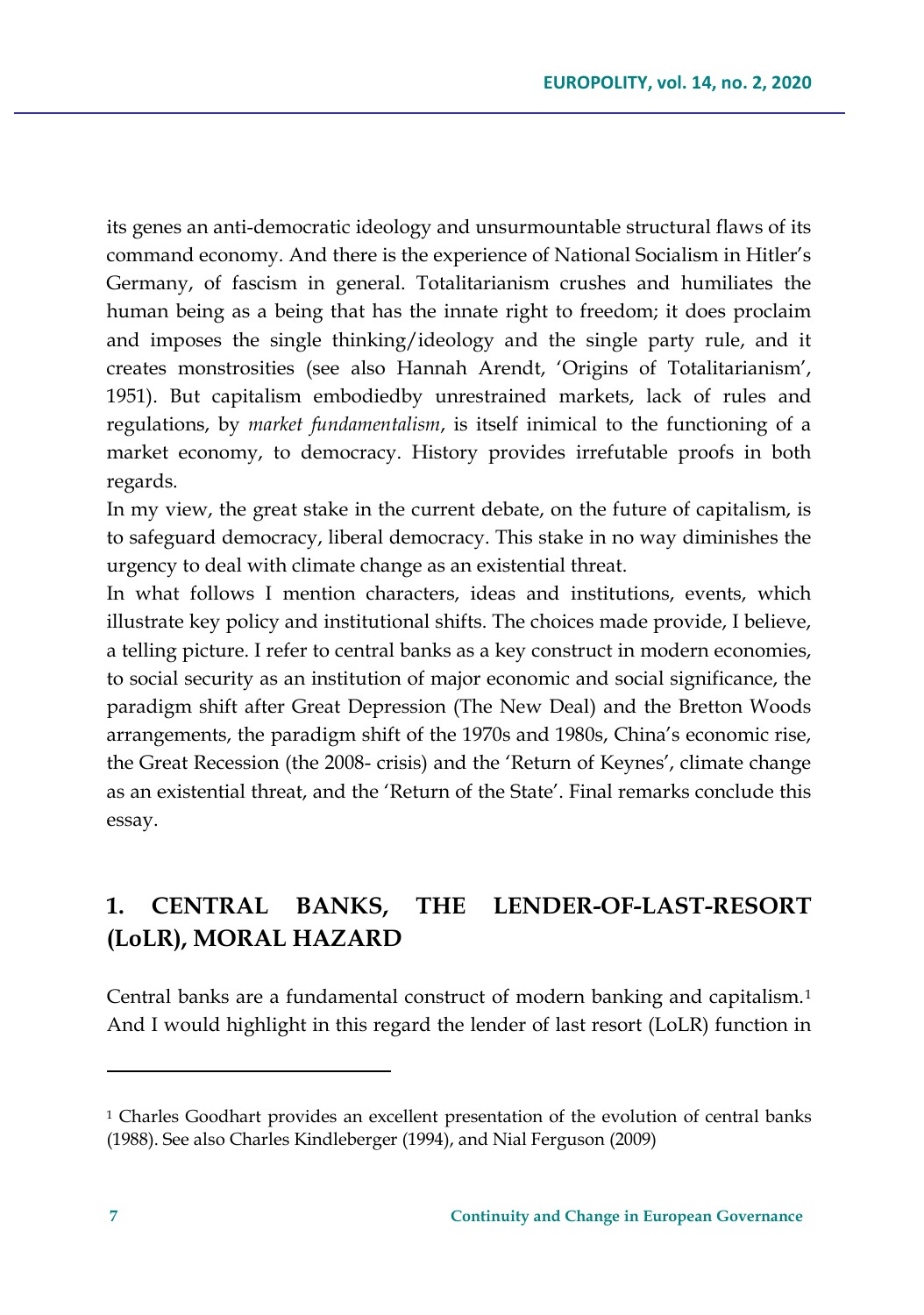particular. Walter Bagehot and Henry Thornton are credited (at mid-19th century) with explaining the need for money market intervention in order to preserve liquidity in circulation and prevent panics (although Bagehot was rather an advocate of *free banking*).

In the USA, things were more complicated, even though Alexander Hamilton, the first United States Secretary of the Treasury, realised that a central bank had been needed ever since the American republic was established. There was no true central bank in the US until 1913, which may be viewed as odd. It took an 'apostle' of financial capitalism, J.P. Morgan, who used his bank, to stem the Financial Panic of 1907. This probably made influential political milieus understand the function of LoLR, which called for an institution as the central bank. The Fed was set up in 1913 as the US central bank.

In Europe, central banks have a much longer history – the Riksbank was founded in Sweden in 1668, the Bank of England in 1694, the Bank of France in 1800, the Bank of Japan in 1882, the Bank of Italy in 1893, the Reichsbank in Germany in 1876 (a descendant of the Bank of Prussia), The National Bank of Romania in 1880, etc. Central banks were originally tasked with financing royal families, their wars and other needs, being subservient to the interests of royal absolutism. Over time, central banks took on complex functions.

That the Great Depression (1929-33) could not be avoided is also the result of policy errors, inter alia the underestimation of the LoLR function. As Milton Friedman and Anne Schwartz (1960) pointed out, during the critical phase of the crisis too little liquidity was injected into the system. Yet, the establishment of the Fed, given the US's ever-increasing role in the global economy – overcoming the UK's share of world GDP in the first half of the last century – was a critical moment in many ways.

Clearly, the LoLR function was seen as no less important that the moral hazard concerns of not a few economists and policy-makers. In current times' terminology, the LoLR is to be seen in conjunction with the marketmaker/repair function, as evidenced by Fed and ECB interventions during the Great Recession and the current economic crisis.

Moral hazard can obfuscate a deeper problem than making finance feel that, in the end, whatever it does, someone stands behind it; it is the increasing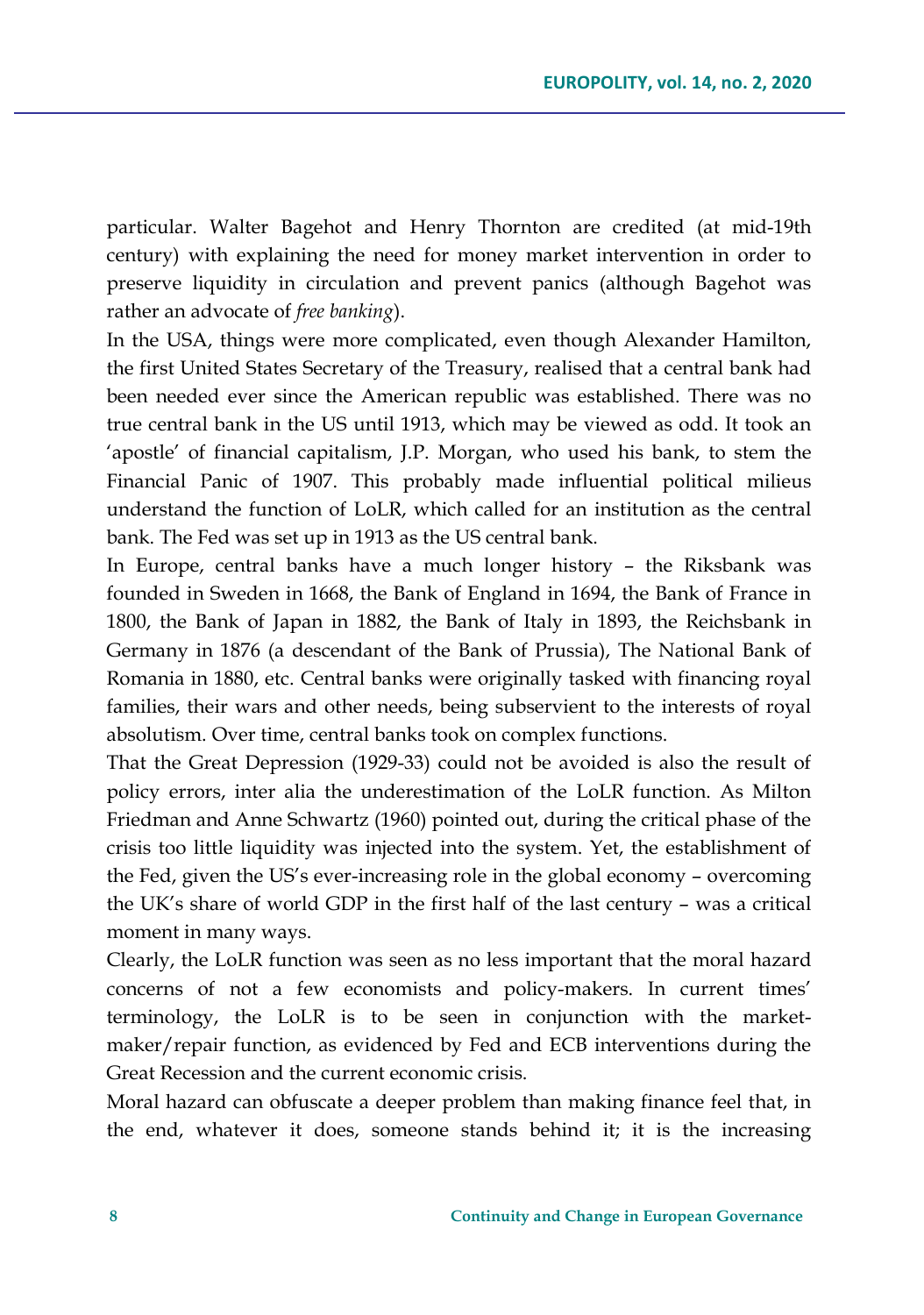disconnect between finance and the real economy, its increasing share in corporate profits and in GDP, that can easily be seen as reflecting the extraction of undue rents and a very powerful lobbying power. The reform of finance has to be judged from this perspective too.

## **2. SOCIAL AND BUSINESS INSURANCE**

Another landmark in the institutional build up of capitalism is the introduction of social security elements by Chancellor Otto von Bismarck (in Germany) in 1899. Bismarck was no socialist, as some might think. Yet, he was a lucid statesman, with an innovative thinking, who realised that a risk-mitigating mechanism to protect people is badly needed.

Economic and social insurance, in public and private formats, has played a major role in civilising capitalism and mitigating individual, community, and business risks.

Social security could also be seen as having marked the exit from 19th-century capitalism (so well portrayed in Charles Dickens' novels), with the social emancipation of those living in appalling, often subhuman conditions, *Die Untertanen*, and the development of industry and international trade.

In the 20th century, particularly in Europe, social security moved ahead, favouring economic and social progress. In the United States, President Franklin Delano Roosevelt's administration was concerned with developing social security mechanisms based on what the Great Depression had revealed; but the American social security system is considerably less developed than in Europe.

Social security is a mechanism for diminishing adjustment costs and alleviating the after-effects of a deep recession.

The great challenge to social security, or social assistance, is not to lead to excessive, addictive, aid dependence – which is often reflected by wide and growing public debts and, eventually, in the crisis of the "welfare state". Moreover, one must distinguish between high social expenditure, yet which honours a social contract that is not conducive to budget crises (as in European Nordic states), and budgets with large deficits and public debts that illustrate a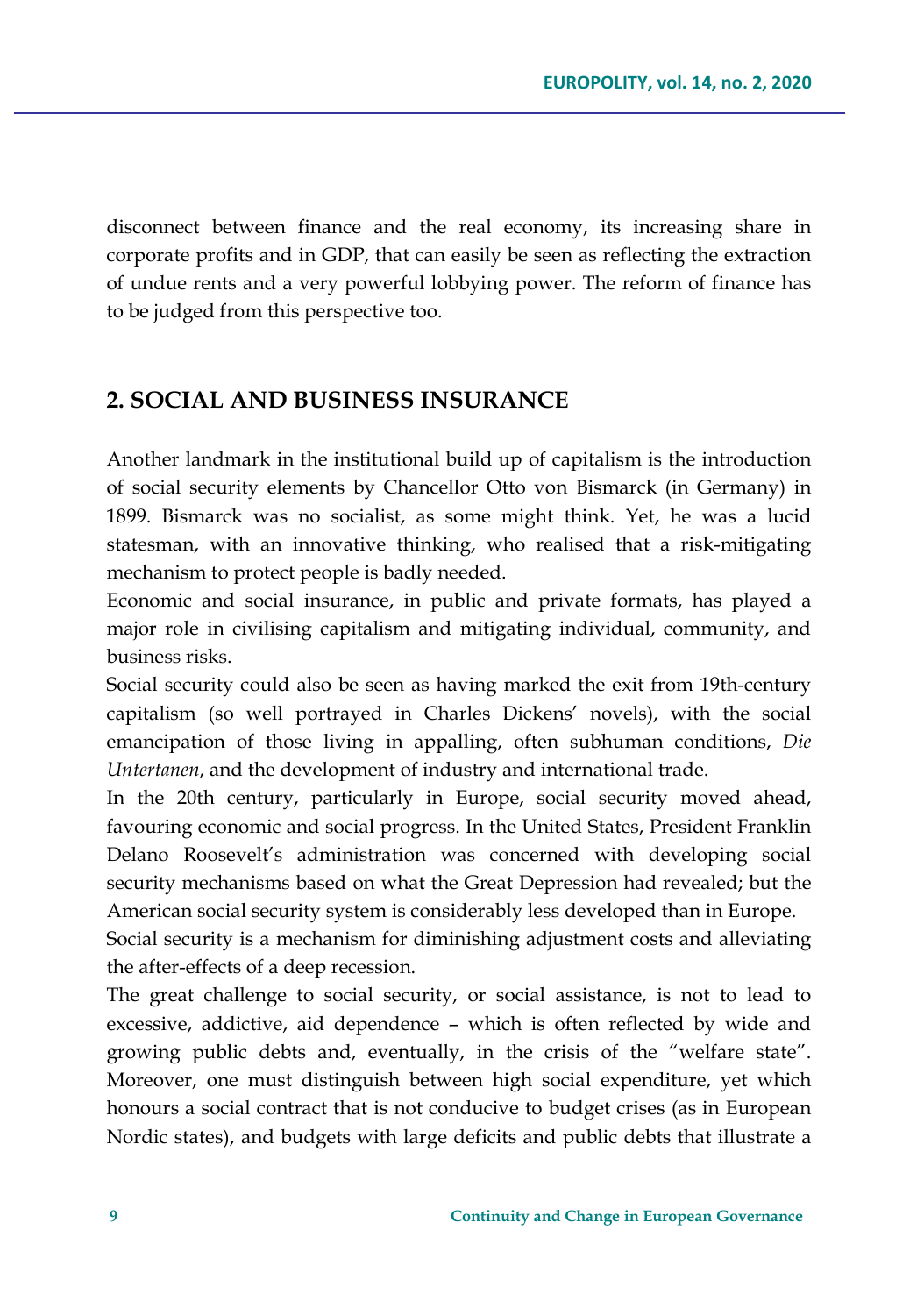welfare state in deep trouble (as in southern euro area member states). This is an issue facing not a few advanced economies, which will be accentuated as a public policy dilemma by the pandemic effects and the ongoing severe economic crisis, as well as challenges posed by climate change.

Insurance plays a well-defined role in markets. Yet, if it turns into purely speculative instruments, such as credit default swaps that are not backed by an underlying asset (naked CDS), it can fuel uncertainty and inflict great damage. The financial crisis, that was unleashed by Lehman Brothers'bankruptcy, brought the large-scale speculative use of CDS to the fore, which is a *de facto* degradation of their economic function.

# **3.** *THE NEW DEAL* **AND KEYNESIAN POLICIES: A PARADIGM SHIFT!**

Another policy and institutional milestone was The New Deal, which was introduced in the wake of the Great Depression (1929-33) by President Franklin Delano Roosevelt. His administration grasped the importance of reforming public policies and mechanisms (including the above-mentioned budding social insurance system) in order to tackle social and economic big problems.

Regulations were introduced in finance with a major legislative novelty, The Glass Steagall Act that was enacted in 1933. Investment banks were separated from retail banks, most banks turned regional – an architecture that resonates with what Andrew Haldane and May proposed in 2011 in order to shape interconnectedness as a means to contain contagion. There was a novel approach to Fed's activity, new institutions to prop up economic development (ex: Tennessee Valley Authority, as a financial development institution, including its planning function). State intervention was required and strengthened by the preparations for entering World War Two (WW2).

The Great Depression and National Socialism in Germany, his mefiance vis-à-vis corporatist structures and his thinking in line with the Austrian School, made Joseph Schumpeter be skeptical about the future of capitalism ("Capitalism,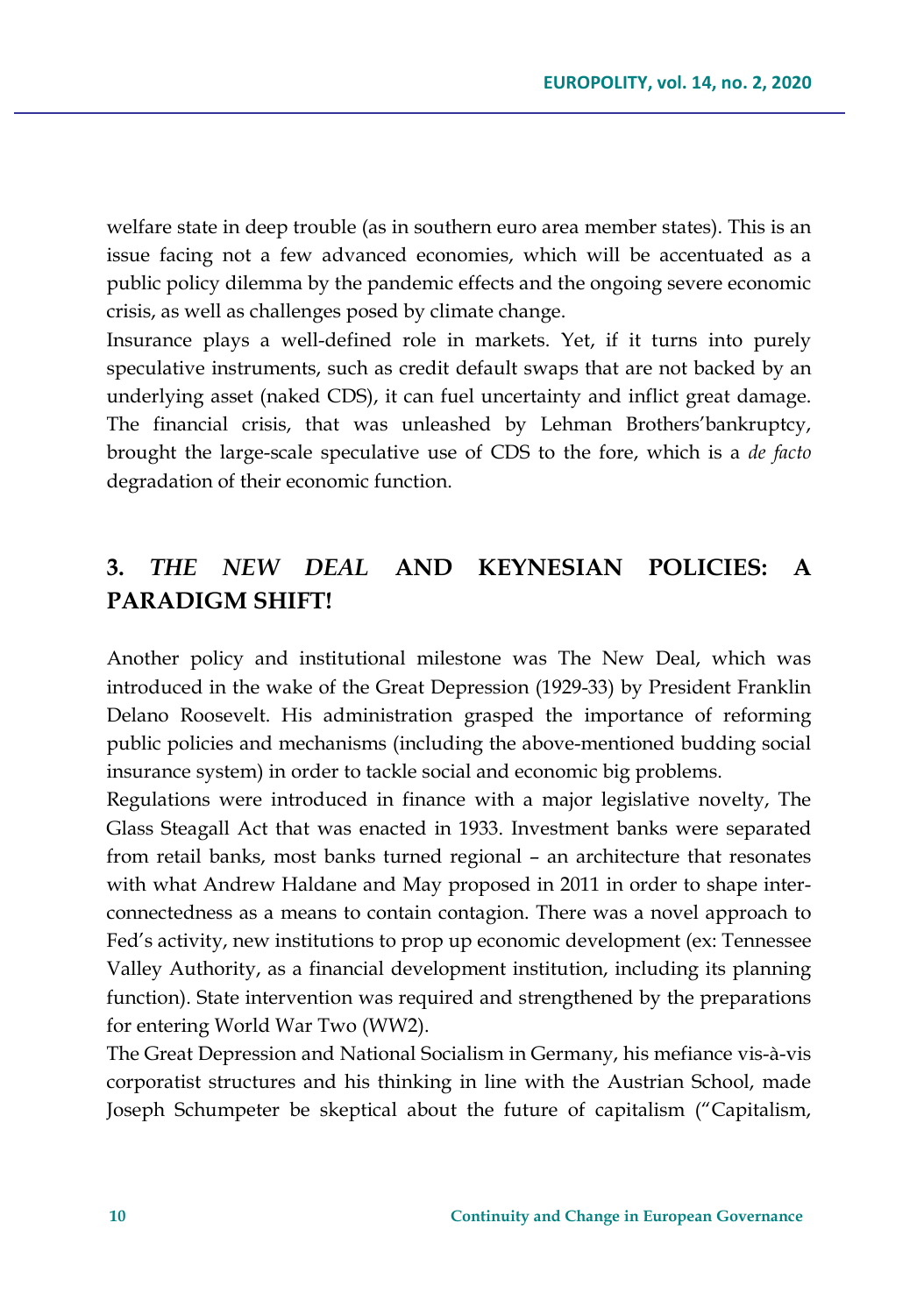Socialism and Democracy"); he saw whatever was remote from completely free markets as leading to socialism.[1](#page-6-0) At Cambridge (UK), a powerful Marxian current became vocal in the likes of Maurice Dobb, Joan Robinson, Piero Sraffa a. o. Oskar Lange and Michał Kalecki advocated socialism, yet they did not think in terms of a command economy, but rather of a 'market socialism' (as attempted in former Yugoslavia) and this led to a fascinating public debate, together with Dobb, versus Friedrich von Hayek and Ludwig von Mises on *the Economic Calculation*.[2](#page-6-1) It can be presumed that Schumpeter was not acquainted with all the horrors of Stalinism, since he passed on in 1950 – long before the collapse of communism in 1989. He did not even get the chance to witness the rebuilt Europe in the aftermath of WW2.

The big overhaul of capitalism that started with the New Deal in the United States and what further evolved institutionally and policy-wise in post-war Europe was a major turning point for capitalism. Economic development in the West after WW2 fostered market reforms in the East later on (prior to 1989, in Hungary and Poland), and prompted the fall of communism, eventually.

In Europe, Keynesianism, as a school of thought and as the basis for policies to combat deep recessions, was preceded by Keynesian practices. Public works were undertaken in Sweden and in the United Kingdom before Keynes' Magnum Opus (1936) went to print. And, in the aftermath of WW2, economic reconstruction policies marked a so-called "Golden Age", either in France, home to *economic dirigisme* (the Plan Commission created by General Charles de Gaulle in 1946 and led initially by Jean Monnet, one of the founding fathers of the EU), or in Italy via IRI (Istituto per la Ricostruzione Industriale, a remnant of the fascist regime, but that lasted half a century after the war was over), in Federal Germany with its Ordnungspolitik, a policy based on rules and neo-corporatism that brought together the social partners' positions (*Mitbestimmung*/co-

<span id="page-6-0"></span><sup>1</sup> His presentation at the American Economic Association in 1949

<span id="page-6-1"></span><sup>2</sup> A volume that brings together the main protagonists of this lively debate, with some of their key contributions, is Alec Nove and Mario Nuti (1972)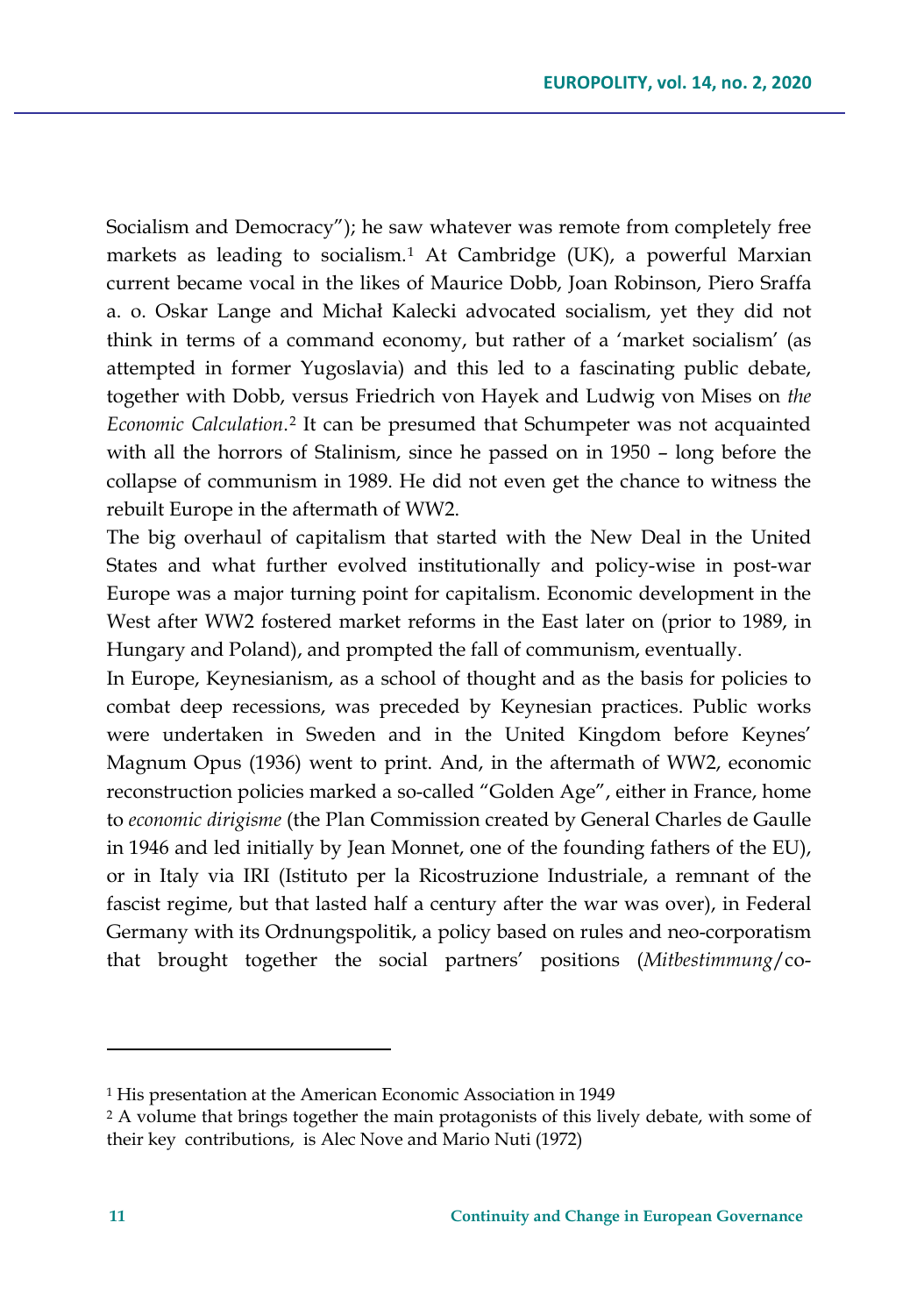determination.[1](#page-7-0) Ludwig Erhard, one of the intellectual fathers of Ordungspolitik, is a revered name in Germany, along with that of Chancellor Konrad Adenauer.

In the United States, in Europe, intellectual elites graduated from a number of universities promoting professional excellency, meritocracy (the Ivy League in the US on the East coast, UCLA, Stanford, Berkeley etc. on the West coast, Chicago University and Northwestern University close to the Great Lakes, in the North). Although these days no few voices criticise elitist universities (such as ENA in France), which are seen as representative for an 'Establishment', and which would reproduce political and social strata 'cut-off' from the rest of society, one can easily overshoot in making judgements. A society needs elites, competent people. The fact that, not unfrequently, networks operate and reproduce themselves, appear to have become impervious to outsiders, should not lead to throwing the baby out with the bathwater. This does not mean that the elites cannot make monumental mistakes[2](#page-7-1), as was the case with finance deregulation, with promoting boundless globalisation - which both fuelled scepticism towards experts, a 'crisis of expertise'.

It is worth mentioning here the confusion, the commotion created by slipping into an area of debate and confrontation for power at any cost, in which moral yardsticks are lost; truth is perverted, fake news are deliberately spread out (much facilitated by the Internet). In a work with a powerful message Michiko Kakutani cites Hannah Arendt (1951): 'The ideal subject of totalitarian rule is not the convinced Nazi or the convinced communist, but people for whom the distinction between fact and fiction (i.e. the reality of experience) and the distinction between true and false (i.e. the standards of thought) no longer exist' (2018, p.11). Since truth is fundamental to democracy, this trend should worry us to the highest degree.

<span id="page-7-0"></span><sup>1</sup> For an analysis of postwar economic reconstruction in western economies see also Rudiger Dornbusch, Wilhelm Noelling and Richard Layard (ed.)(1993)

<span id="page-7-1"></span><sup>2</sup> 'The Death of Expertise' in the overdramatized words of Tom Nichols (2017)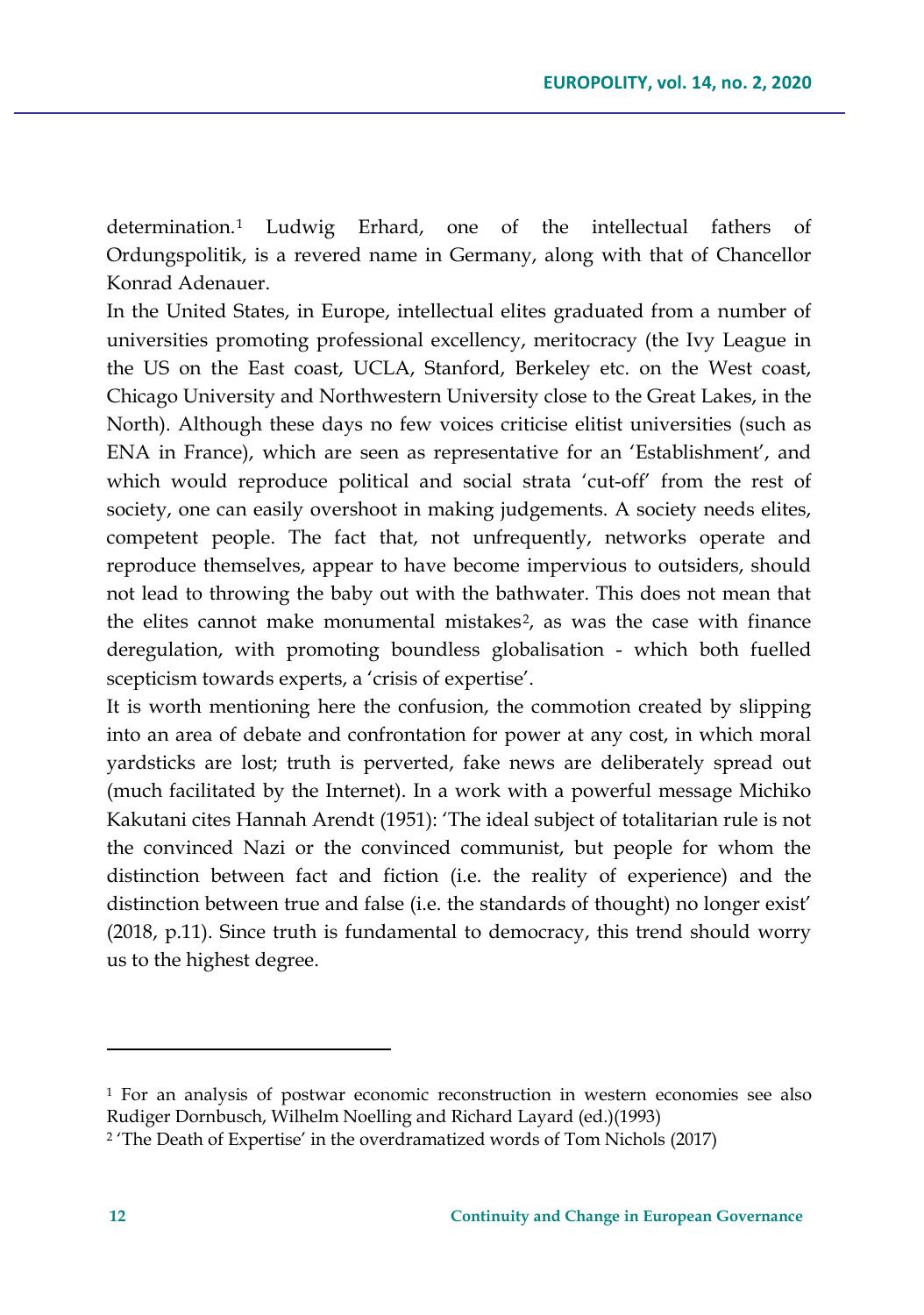## **4. BRETTON WOODS AND THE MULTILATERAL SYSTEM**

During WW2 a system for regulating international economic relations based on multilateralism was designed and subsequently put in place – in time, the world witnessed the founding of the United Nations (that succeeded the League of Nations), the IMF, the World Bank, regional development banks (for Latin America, Asia, Africa), GATT (replaced subsequently by the WTO), etc..

John Maynard Keynes was the prominent brain in the talks at the US town that lent its name to the Bretton Woods Arrangements. These arrangements pursued a system of multilateral ordering international of economic and financial relations, with relative stability of exchange rates, management of capital movements to support the efficacy of monetary policies (a combination of goals that is defined conceptually by the so called 'impossible trinity' in macroeconomic policy: the impossibility to achieve free movement of capital, exchange rate stability and autonomous monetary policy simultaneously).

The cornerstone of the Bretton Arrangements was the US dollar as the world's major reserve currency and which was tied to gold. What mattered also enormously eas the US economic and military supremacy in the world, in which Pax Americana had superseded Pax Britannica – despite a communist subsystem which was dominated, until China's 'emancipation', by the USSR.

When the US became over-stretched (to use Paul Kennedy's concept) globally, owing to multiple wars and the erosion of economic supremacy, the US dollar was cut off from gold (in 1971) and the switch to flexible exchange rates was made, thus boosting financial transactions and fostering the development of financial arbitraging instruments. Seeds were planted that germinated in the over-financialization of economies<sup>[1](#page-8-0)</sup> and the burgeoning of financial crises.

<span id="page-8-0"></span><sup>&</sup>lt;sup>1</sup> For the enormous growth of the financial sector in recent decades see Robin Greenwood and David Scharfstein (2015), Thomas Philippon and Ariell Resef (2015). Geenwood and Scharfstein show that while finance made 2.8% of US GDP in 1950, it contributed to 8.3% in 2006. The share of finance in corporate profits rose much more over the same period of time.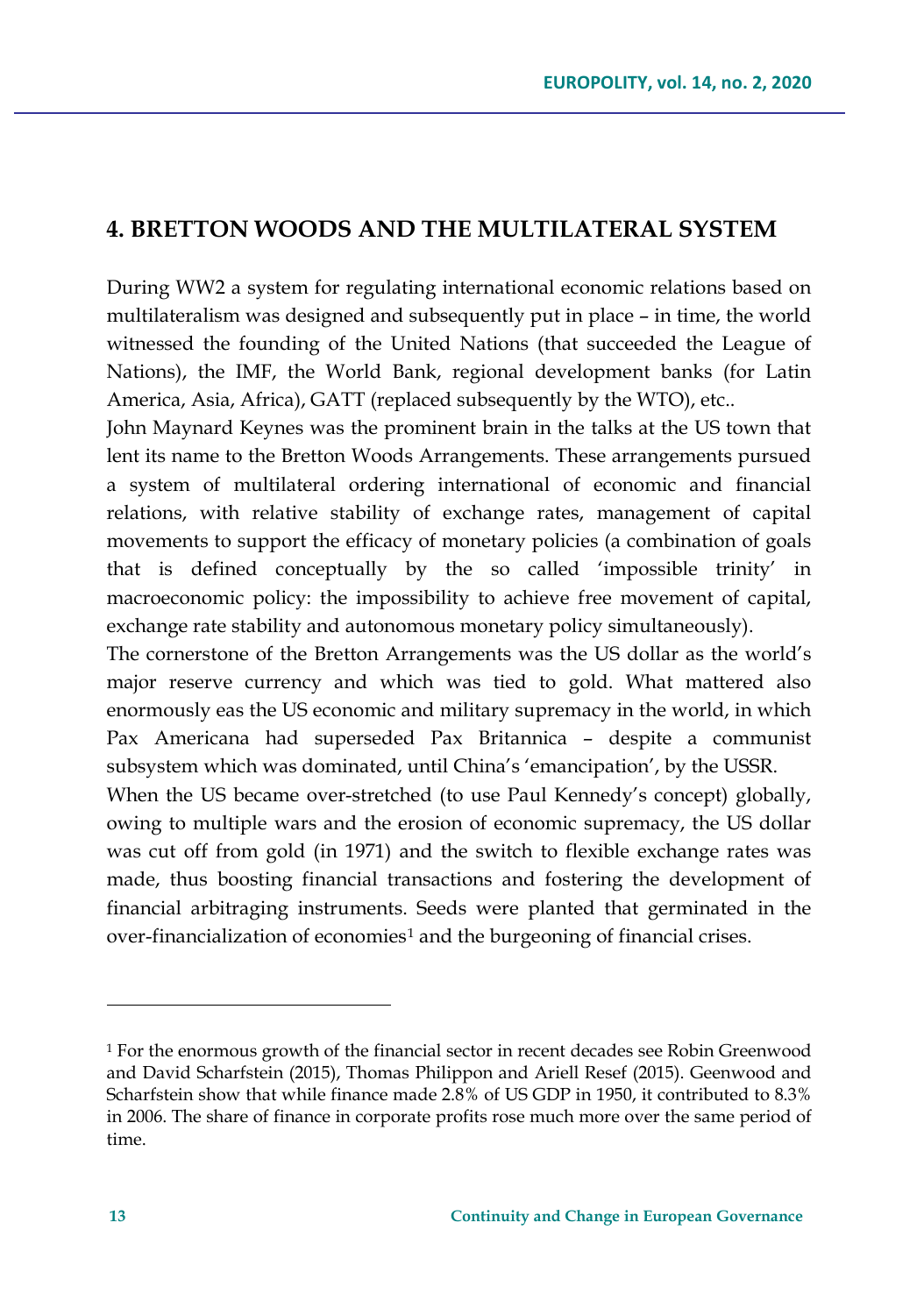There is a debate on whether to revert to a more stable system, similar to the Bretton Woods arrangements. Yet the crisis of globalisation and the resurgence of nationalism, a spreading 'inward looking' syndrome, inter alia, do not favour a new Bretton Woods regime. It is difficult to return to a system resembling that created after WW2. The rise of China as a great geopolitical and economic rival, the nature of its public governance model, big challenges to national security in the West, have changed the geopolitical equation in the world radically.

Yet, there are global commons to be provided - like dealing with climate change and pandemics. Therefore, it is essential to consider areas of cooperation among geopolitical rivals.

## **5.THE PARADIGM SHIFT OF THE 70s-80s: LIBERALISATION/GLOBALISATION AND 'EFFICIENT MARKETS'**

The 70s and 80s were marked by discontent vis-à-vis the excesses of Keynesian practices. There were also episodes of very high inflation, although major economies witnessed deep recessions – remember *stagflation*, as a combination of high inflation and recession Monetarism came to the fore in central bank practices at that time. Paul Volcker at the helm of the Fed curbed double-digit inflation in the US, be it at the cost of very high unemployment – which, in a way, was at odds with the Fed Employment Act of 1946 (reformed in 1977), which mandated the central bank to pursue high employment as well.

The monetarist school of Milton Friedman, Karl Brunner, Allan Meltzer, etc. set the stage for the rise of theRatex (rational expectations) school of thought, the latter having Robert Lucas and Thomas Sargent as leading figures and based on the assumption of quasi-perfect markets and the uselessness of stabilisation interventions on the part of the government. *The Great Moderation* years (two decades of subdued inflation and steady growth, ahead of the Great Recession) seemed to score decisively in favour of this approach. But Ratex proved its limits, for markets are not perfect, just like the optimisation algorithms on the basis of which individuals and firms operate.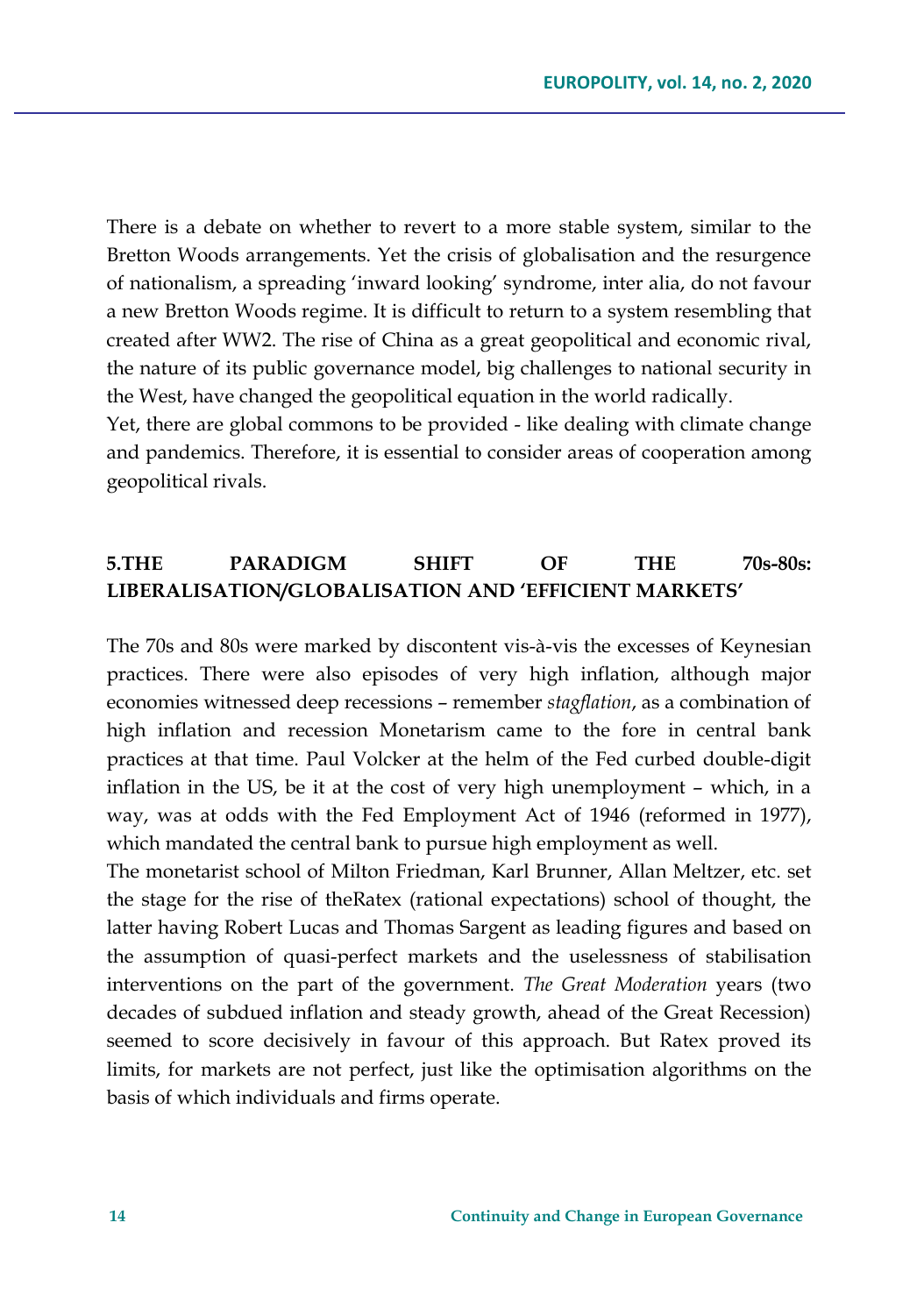*Behavioural economics* (Herbert Simon as a forerunner with his 'bounded rationality', Daniel Kahneman, Robert Shiller, Richard Thaler, Amos Tversky etc.) came with major nuances regarding how people make decisions, with ingredients such as affection, simple rules, emotions, empathy, loyalty, individual and group identities being pretty important in the decision-making process.

But human being's acquisitive nature (defining the Homo Oeconomicus, which is not at odds with the Homo Faber) is arguably not dented by behavioural economics in understanding its habits and propensities. Under the same conditions, most people choose to have more rather than less. That is why it is difficult to alter the logic of economic activity (net revenue/profit maximisation), to make markets internalise externalities that they do not readily perceive, or are forced one way or another to take into account (like imposing a Pigou tax). It is not simple either to redefine welfare as a statistical and accounting methodology; markets are used to aggregates of economic activity that increase ceaselessly, as much as possible, even if macroeconomic corrections are often asked for by widening deficits and large debt stocks. All this makes us think that markets do not accept (yet?) that some people might be more content with less, even though such a mindset might be tantamount to rescuing the human species and a proper surrounding habitat. There is a market myopia judged in a broad sense, which further weakens highly sophisticated models that can be invalidated by non-liniarities.<sup>[1](#page-10-0)</sup>

*Inflation targeting* (the monetary policy regime implemented in advanced economies in the past two decades) replaced the control over monetary aggregates, while the focus on price stability appears to have put central banks on autopilot. Inflation targeting uses models that work with output gap (potential GDP) as a key concept (that implies a trade-off between inflation and unemployment), it resorts to neo-Keynesian type models (Jordi Galli, Richard Clarida).

<span id="page-10-0"></span><sup>1</sup> As was the case with models used by the Long Term Capital Management/LTCM hedge fund; fearing a financial market meltdown, the Fed "coordinated" the bail-out of LTCM in 1998.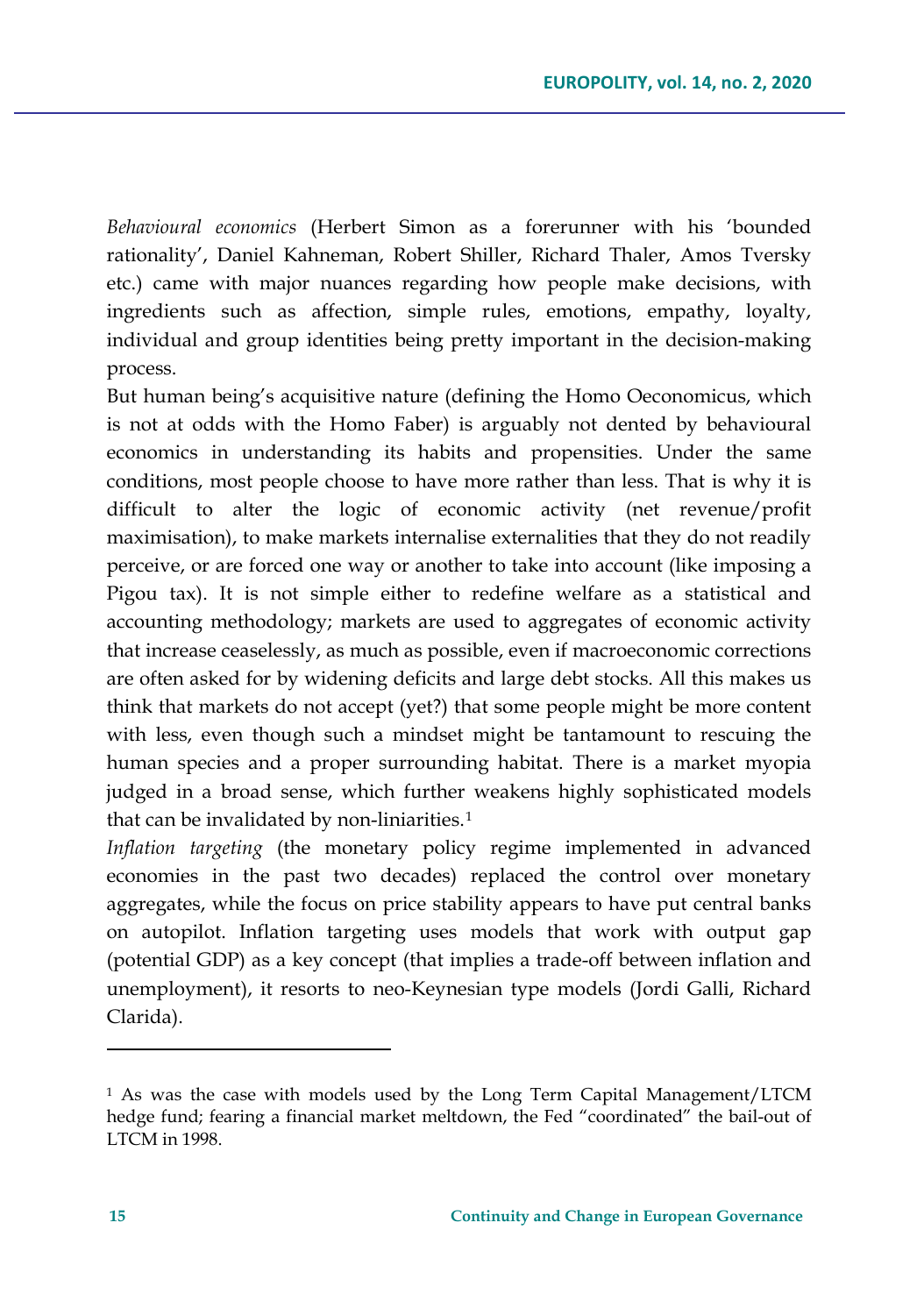The fall of the Berlin Wall, of communism, system augmented a general frame of mind, stimulated globalisation, the belief that the world has come to 'the end of history', as Francis Fukuyama put it (1990).

Nevertheless, the less benign side of globalisation and financialisation of systems were blatantly overlooked. The deregulation of finance, *the light touch regulation regime* (that started with the Big Bang in the City in 1986 and continued with the rescinding of Glass Steagall Act in the US in 1999) could be branded as one of the most harmful policy capture in advanced economies, with global repercussions, and which enhanced the Great Recession.

# **6.CHINA'S AWAKENING: DENG XIAO PING, ECONOMIC REFORMS, STATE CAPITALISM AND A MONOLITHIC POLITICAL STRUCTURE**

From 1978 onwards, under Deng Xiao Ping's leadership, China embarked on a path of market reforms, which ensured swift and steady economic progress and made the country a global power in a few decades time. Its inhabitants and enormous natural resources, the past decades' industrial development and remarkable technological advance have made China a geopolitical rival of the US, of the Western world. Yet, China has stuck to a monolithic political structure and projects an illiberal political model, a form of a broadly-based state capitalism, despite the domestic entrepreneurial effervescence and the development of remarkable private companies.

There is an intense ideological competition, pending responses from the US and Europe (the EU). However much some claim that China does not seek to provide an alternative, that its model fits its own development needs and not much else (Kishore Mahbubani), a competition is underway as the Asian giant is expanding its interests worldwide, in Europe included. China also seeks to set up a network of international institutions, presumably as an alternative to the Bretton Woods arrangements that are seen to be too much under western influence.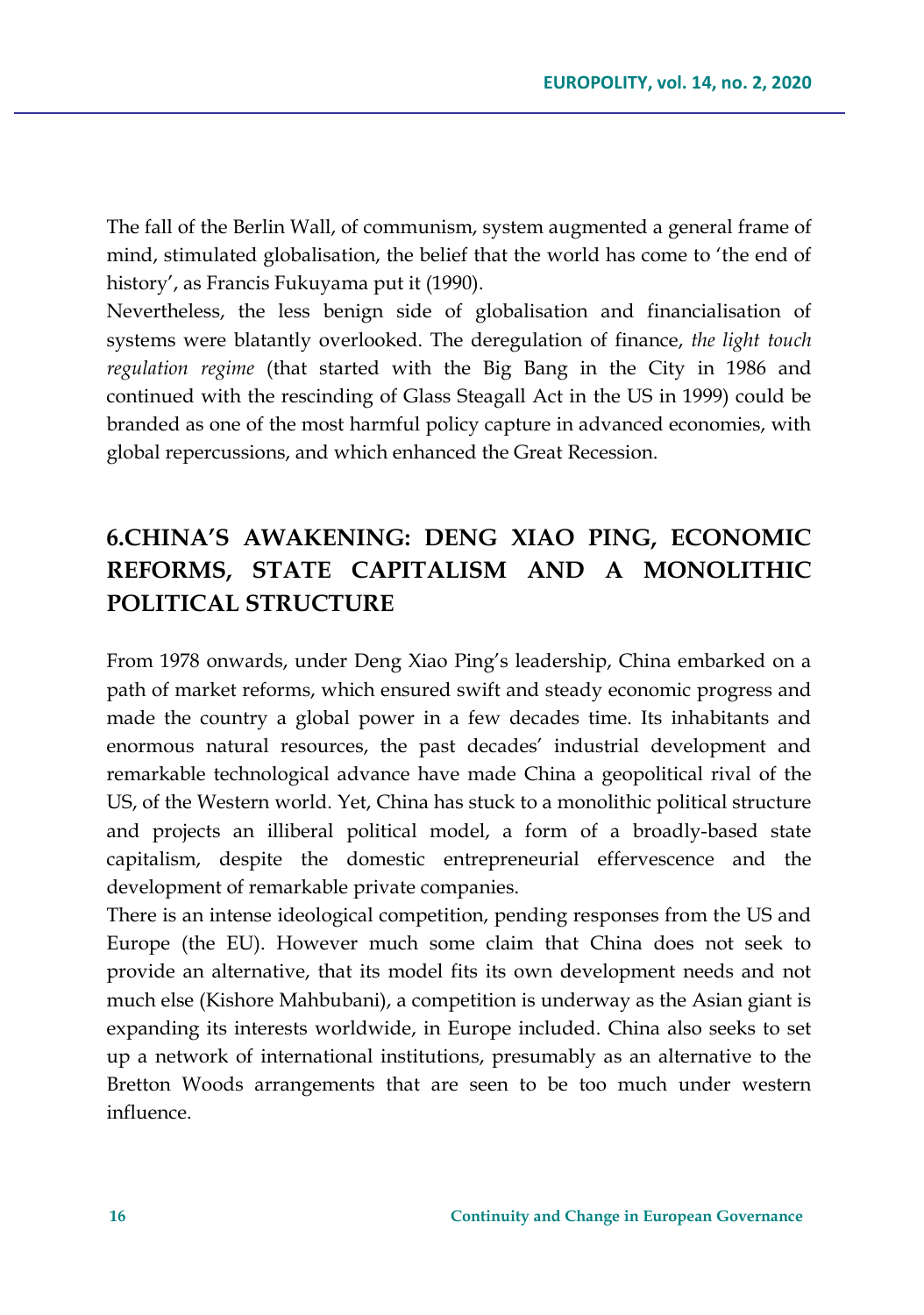Competition with China is ever broader, be it geopolitical and military (securityrelated: on the ground, in space, in the oceans), technological, and economic. In this context, it is easy to see why the EU aims at achieving an economic and technological 'sovereignty', as a response to the new global geopolitical game – not least also because of the erosion of multilateralism in international economic relations, the apparent demise of globalisation as it has been practiced over the past decades, as well as the strains in transatlantic relations.

# **7.** *THE GREAT RECESSION***: GIVING UP** *LIGHT TOUCH REGULATION***, 'KEYNES' RETURN', CENTRAL BANKS' USE OF UNCONVENTIONAL OPERATIONS (QE)**

The Great Recession, which broke out in 2008, marked a wake-up call and an attempt to return to a regulated financial industry (giving up *light touch regulation*). This was encouraged by insights from the analytical work of Alexandre Lamfalussy, Anat Admati and Martin Hellwig, and other kindred spirits, from rediscovering Hyman Minsky and Charles Kindleberger's analyses, accepting that what Robert Shiller, Joseph Stiglitz, etc. have claimed for years is closer to reality than the views of Eugene Fama, Robert Black, Myron Scholes etc.

The recourse to quantitative easing (QE) unfroze financial markets and, in the euro area, rescued (via the ECB) the single currency. But I share the opinion that QE is a sort of "kicking the can down the road", although arguments noticing a dramatic decrease of "the natural rate of interest" (Knut Wicksell's concept) and, relatedly, of the policy rates of central banks, are to be taken into account: demography, falling productivity gains (Robert Gordon), secular stagnation (Larry Summers, who revived the concept used by Alvin Hansen back in 1937), a shortage of safe assets (Robert Caballero and Emmanuel Farhi), etc. Olivier Blanchard speaks about a new normal in monetary policy, which would allow the financing of larger public debts (as compared to Kenneth Rogoff and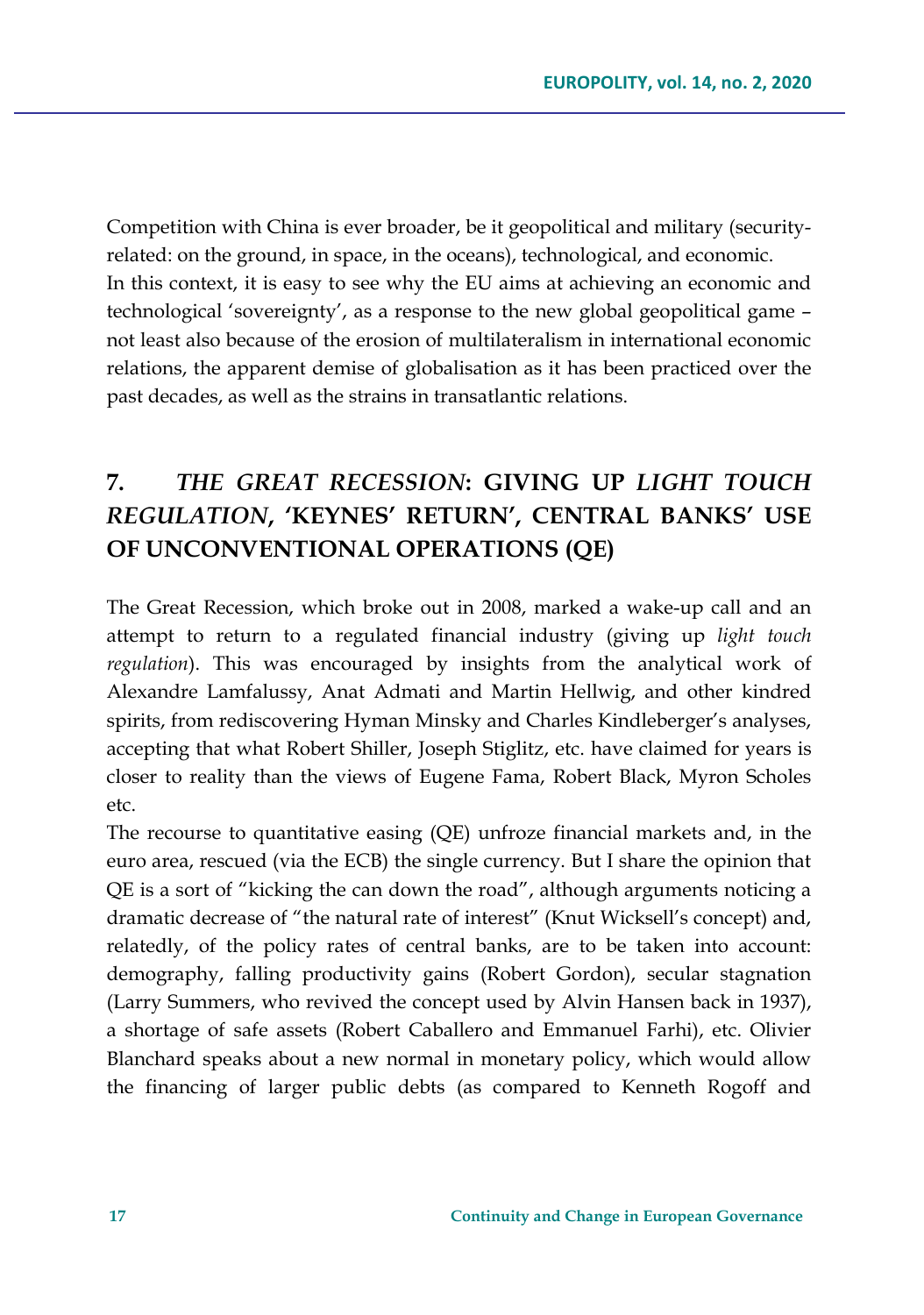Carmen Reinhart' 90%-of-GDP ceiling). Rogoff even advocates negative nominal interest rates.

This is a time when both theory and practice are in full display of creativity, but also a time of confusion and puzzles mingled with great conundrums and uncertainties; as some say, policies are moving in uncharted territories. Disconcerting for many is the flattening of the Phillips curve, the persistence of very low inflation although, in the US, joblessness was at a historical low until the Covid-19 hit.

The Fed has announced a new monetary policy framework, which targets average inflation over time allowing inflation to overshoot the target without a response from the central bank. At the same time, the unemployment rate would not trigger a policy reaction as long as inflationary pressures are not manifest; monetary policy would focus on stability, with income distribution as one of its benchmarks. In a way, it is a return to the 1946 mandate. The ECB and other central banks are also re-examining their monetary policy framework.

A critical policy issue is whether central banks can target several objectives – as there is also the desire to take climate change into account as well. By the way, taking into account climate change is a stated objective of the ECB. As Isabel Schnabel put it "when markets fail, there is need for collective action" (2020).

Central banks cannot be a factotum, and this is not only because they lack sufficient independent instruments (the Tinbergen rule) in pursuing several objectives. But central banks need to be responsive to huge challenges and, in addition, they have to adapt their models and practices in view of flaws that these very models have glaringly revealed.<sup>[1](#page-13-0)</sup> Central banks cannot escape the spectre of commercial banks being increasingly exposed to industries that would fail the acid test of greening themselves. This is why green bonds as collateral are gradually finding their way into central banks' mandates. Even the conduct of monetary policy may have to consider climate change –in the sense of an 'optimal policy rate'.

<span id="page-13-0"></span><sup>1</sup> A major flaw that these models have revealed is that they focused almost exclusively on price stability; and price stability does not entail financial stability automatically.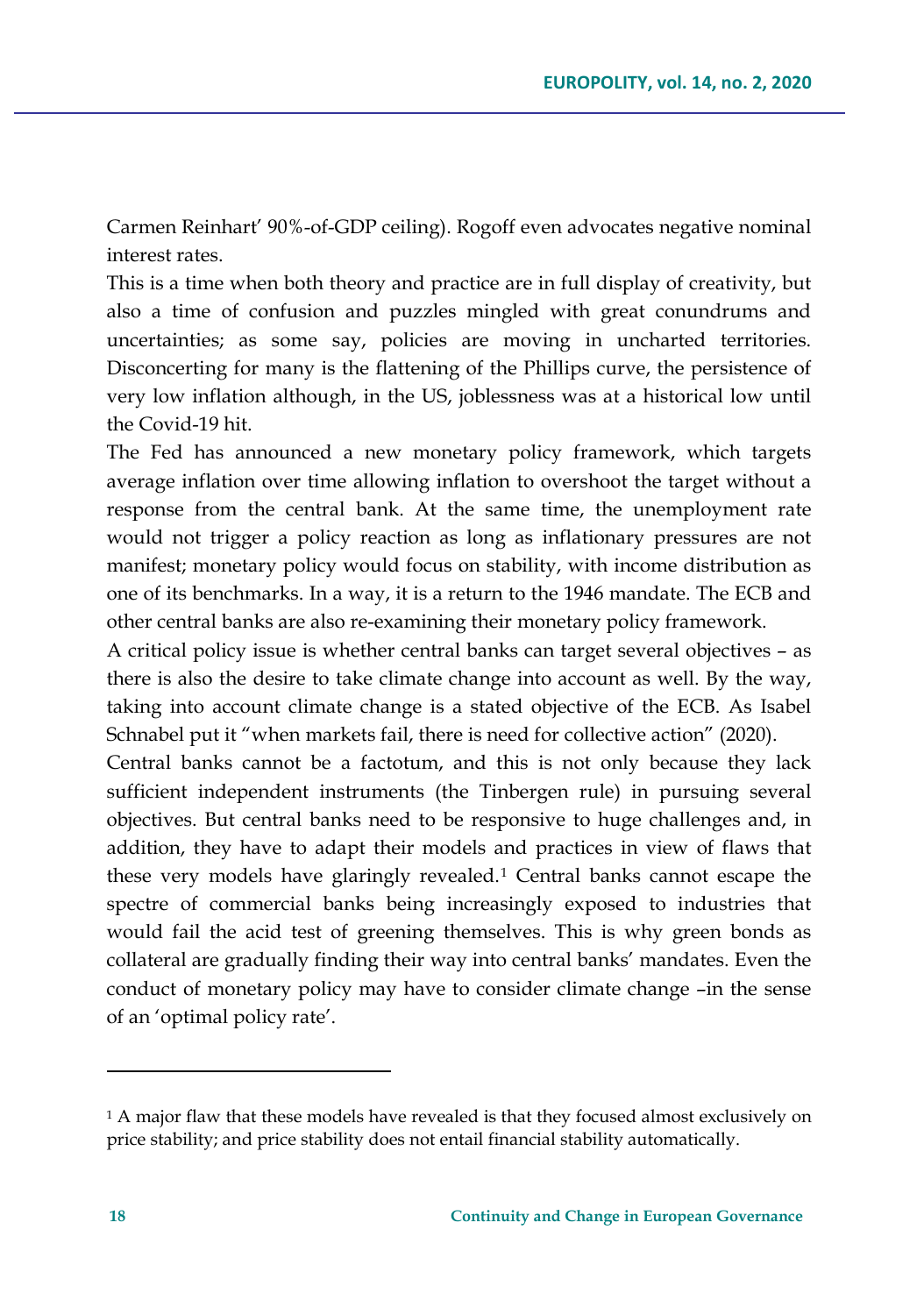Some voices raise the issue of central bank independence, not only in virtue of a perceived 'fiscal dominance' that might lead to monetisation of deficits (the new Monetary Theory is looming highly in this respect), which is a path riddled with significant risks. For, thinking that high inflation would solve the issue of overindebtedness opens the door to all sorts of troubles.

#### 7.1. Climate change as an existential threat

The threat of climate change is not new. Nevertheless, a technology-driven optimism prevailed, with the Club of Rome's messages, decades ago, being light-heartedly put aside and (MIT-based) Jay Forrester's global dynamics models likewise. Public policies remained unmoved even when Nicholas Stern, a British high-ranking official (who served as Chief Economist of the EBRD, then of the World Bank), released a report that stirred rumours (2007), as did the statement it contained that environmental issues and risks are the most blatant "market failure" in history. The past years' sequence of events, wildfires, the melting of the ice cap, floods, the dramatically widespread and fast changes in temperature etc., pinpoint a dangerous future for mankind, with a possible extinction of humans if nothing is done to rescue ourselves.

This something means to change public policies, bolster public budgets that would allow timely interventions in case of emergency as well as systematic actions that would help face major adverse shocks in decent conditions and increase economic and social systems' resilience and versatility. People's behaviour needs to change (though man's acquisitive nature is a major hurdle), industries need to cut back on their carbon emissions and our relationship with Nature must change.

It is refreshing to see the policy stance of the new Europe Commission, of EU institutions in general. The New Generation Plan is a step in the right direction and President Ursula von der Leyen speech in the EU Parliament showed that, in Europe, politicians and people at large take climate change very seriously, as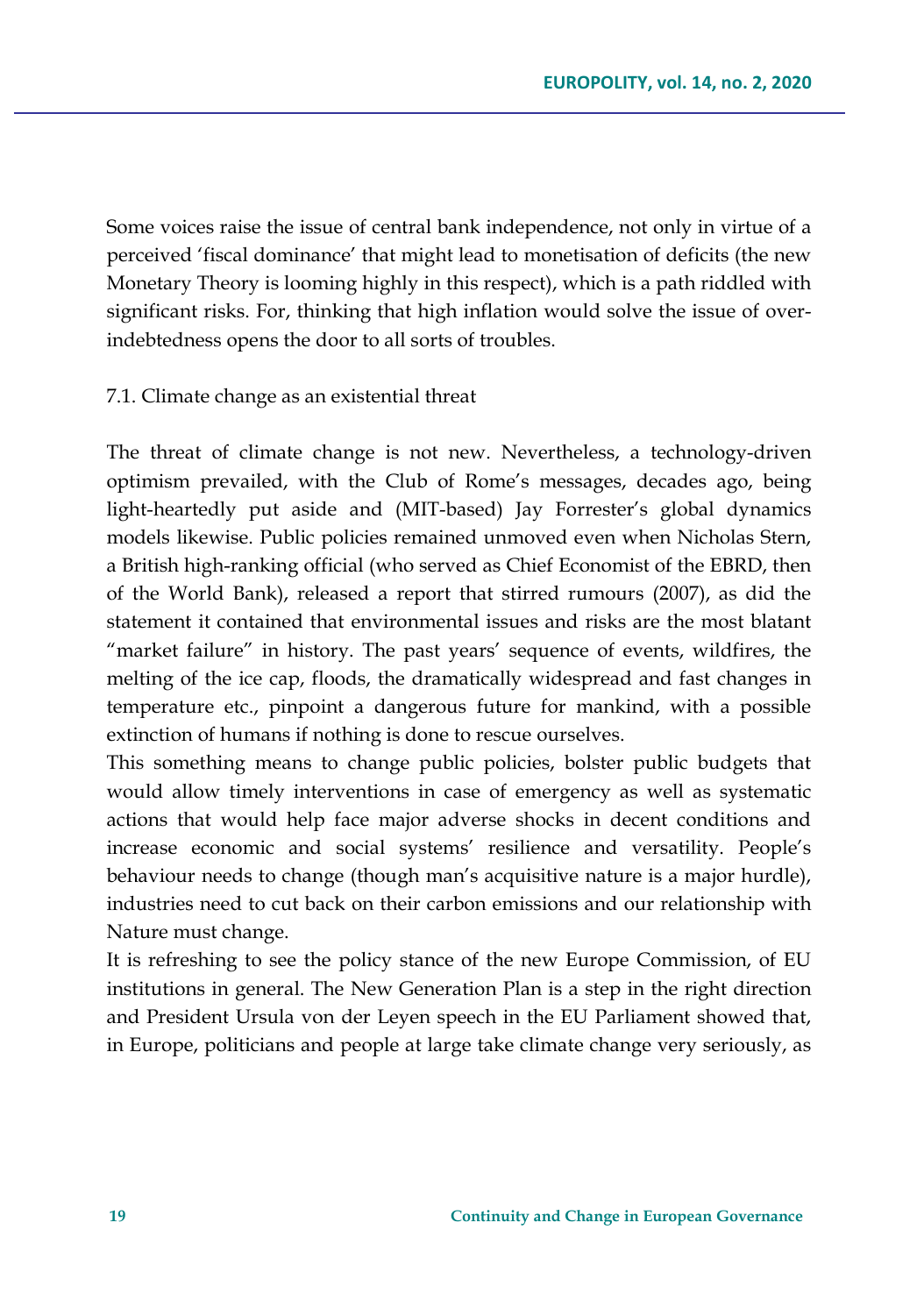do most Americans.[1](#page-15-0) The new American Administration, under Joseph Biden, has announced that the US would rejoin the Paris talks on climate change, which is an ominous event. And the Fed, the US central bank, has announced on December 15<sup>th</sup> 2020 that it will join the Network for the Greening of the Financial System (NGFS).

IFIs too are gearing to the forefront of action to deal with climate change. Like her counterparts in Europe, Kristalina Georgieva is crystal clear about the need to combat carbon emission and revisit public policies to this end; a carbon tax implemented globally would be a step forward.[2](#page-15-1)

Furthermore, a global accord on climate change should be reached, underpinned by both the US and China, while fossil fuel dependence must be reduced.

7.2. Covid-19, the economic crisis, artificial intelligence and labour market redundancies

The healthcare crisis, the partial lockdowns revealed the possibility for many companies, public institutions to continue functioning with a considerable reduction in the number of employees. Homeworking, digitalisation, new technologies in general, entail sweeping changes to the activity of many firms, leaving their hallmark on the future structure of labour market. This impact is to be seen in the context of an increasing number of losers due to unrestrained globalization.[3](#page-15-2)

The economic and healthcare crises are forcing companies to streamline their operations, cut workforce, not only temporarily. If we add the impact of

<span id="page-15-0"></span><sup>1</sup> Frans Timmermans's words that he may not be able to look into his children's eyed in the not too distant future unless bold action is taken in order to deal with climate change is pretty telling (Bloomberg interview).

<span id="page-15-1"></span><sup>2</sup> Numerous famous economists signed an open letter in favor of a Pigou tax implemented globally in order to combat carbon emission, Wall Street Journal, 19 January, 2019

<span id="page-15-2"></span><sup>3</sup> David Autor has revealing studies on globalization and the rising number of losers in advanced economies, the decay of industrial cities and why this matters for local and national politics.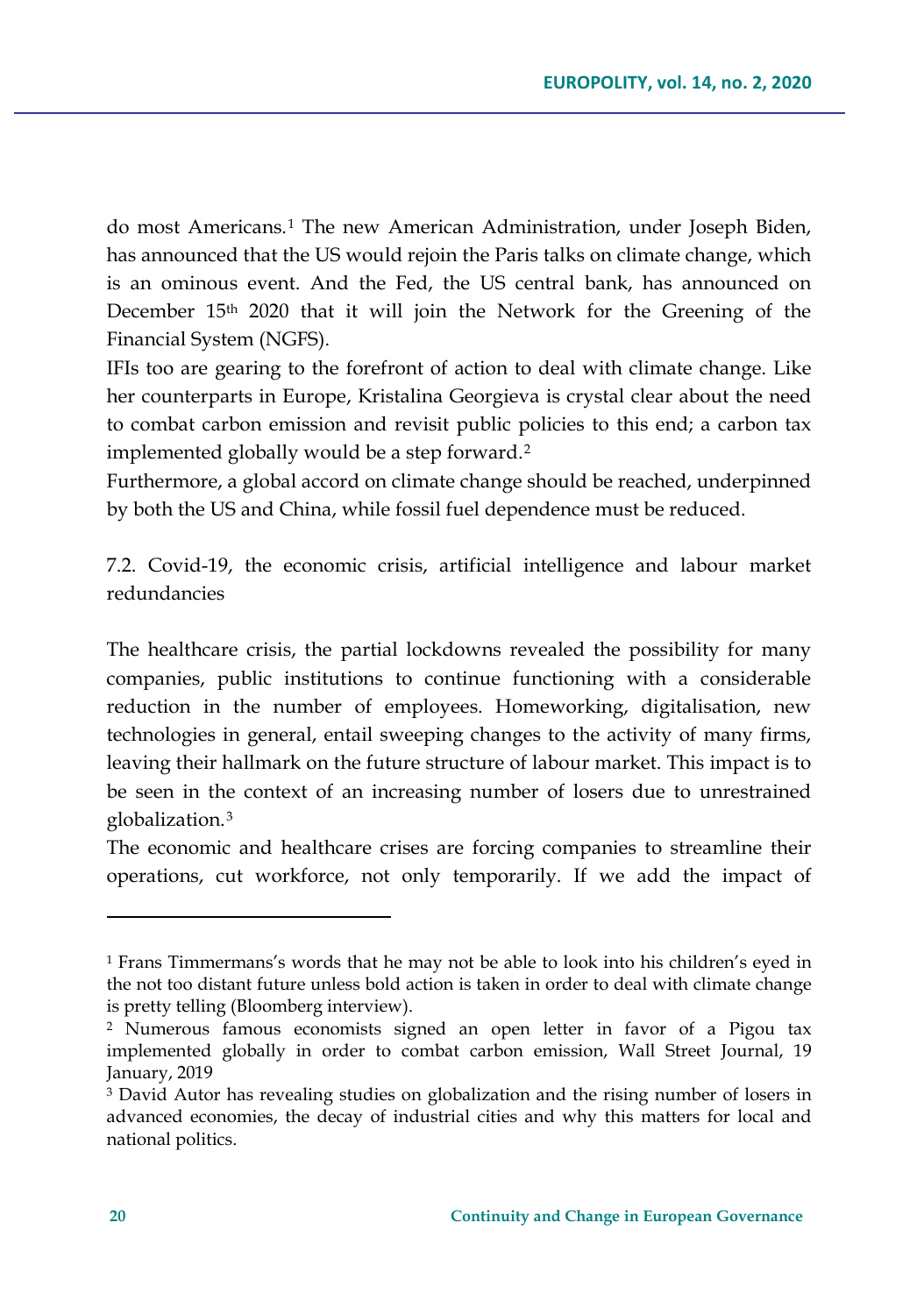automation, of artificial intelligence, we come to understand a very severe joint impact on the labour market. Mass redundancies in the labour market will heighten social issues and structural unemployment. This a reason why the introduction of minimum guaranteed wages is experimented as a means to prevent social tensions going to the extreme.

The financing of a minimum guaranteed income could be done through a 'taxation of robots' (as some, including Bill Gates, have advocated) which would lead to an income redistribution from those using robotics (and displacing human labour) to those losing their jobs; the more automated a lucrative business, the more taxed it will this be in absolute terms. Such ideas are meaningful as long as we strive to avoid facing scores of jobless, desperate people on the rise, serious social anomies.<sup>[1](#page-16-0)</sup>

# **8. 'THE RETURN OF THE STATE' – A ONE-OFF OR LASTING TREND?**

The Covid-19 public health crisis, the severe economic crisis and a potentially broad-based social crisis in the years to come, all of them seen as major national security concerns, have triggered a tendency for a stronger presence (intervention) of the State in the economy, in a bid to provide safeguards and provide key public goods: to make healthcare systems (which become national security concerns) more robust/resilient, to promote inclusion, to face geopolitical challenges, to promote or support economic 'champions', etc.

In Europe, more resources in the EU budget are envisaged to be collected via own resources (new taxes – carbon tax, digital tax, possibly a tax on financial transactions, etc.) by fighting tax evasion and tax avoidance. EU Commissioner Paolo Gentiloni is adamant in this respect not only vis-à-vis the abusive, incorrect practices of telecom giants; he claims (and this is presumably the EU

<span id="page-16-0"></span><sup>1</sup> See also Anna Case and Angus Deaton: 'Deaths of despair and the Future of Capitalism' (2020)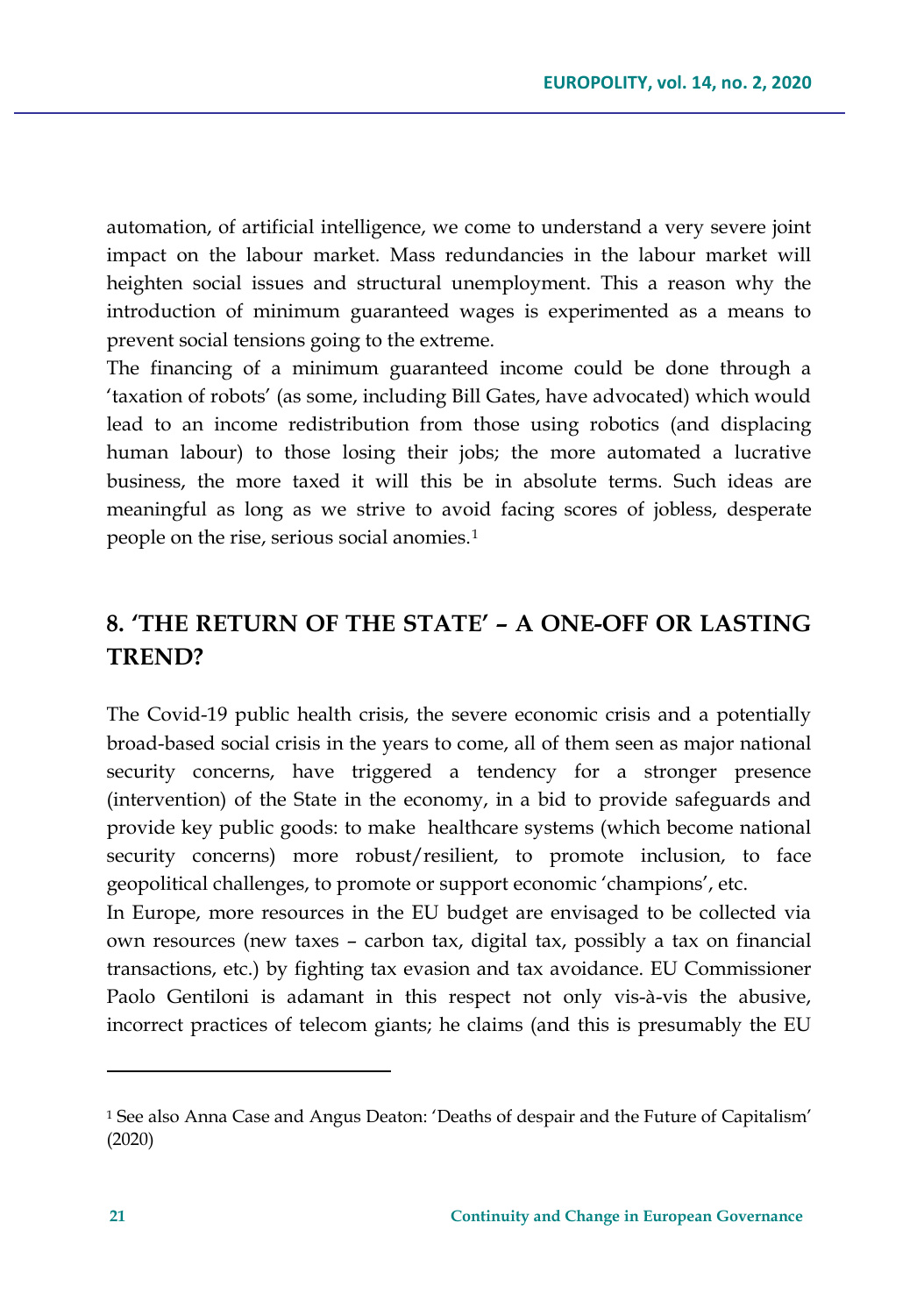view as well) that those who are the big winners of the health crisis and of implementing new technologies should participate more in the joint fight against the coronavirus and mitigate the pains of the economic crisis, have an adequate contribution to Member States' budgets.

Covid-19 and the severe economic crisis have called for massive interventions on the part of both governments and central banks. The tools of this intervention feature a temporary component which shows up in in larger budget deficits and central banks' special operations, but some of the new measures are quite likely to stay on geopolitical and security grounds, or as they are motivated by the need to address economic and social issues, to pursue industrial policies and to counteract climate change effects.

Strategic foresight at the macro level will probably acquire higher significance and, quite likely, appropriate institutional settings. The EU Commissioner Maros Sefcovic seems to have taken on a greater role as regards the strategic foresight given the huge challenges facing the EU; he announced that he would recommend Member States to develop strategic foresight capacity - which should not be mistaken for either forecast analyses or policy planning conducted by public institutions in traditional terms. A very intricate analytical effort is to be taken, presumably, to a new, higher strategic level.

France has announced a resuscitation of the 'Plan Commission (Commissariat du Plan)', as part of a strategic foresight and guidance of its investment policy.[1](#page-17-0) Other countries will probably follow suit, and even the EU will develop such a capacity. This, it makes sense to assume, would collide with the current stance on state aid, if the goals of fostering European champions is decided upon as a means to underpin sectors that promote innovation and technological excellence. It is to be noted here the unhappy experience with the Lisbon Agenda and the 2020 Agenda. The United Kingdom keeps to a similar path, i.e. the latest conservative governments announced industrial policy programmes. *New Deal*-type measures will likely emerge in the United States too against the backdrop of the geopolitical/technological/economic competition with China,

<span id="page-17-0"></span><sup>1</sup> See also Jean Pisani Ferry, 2020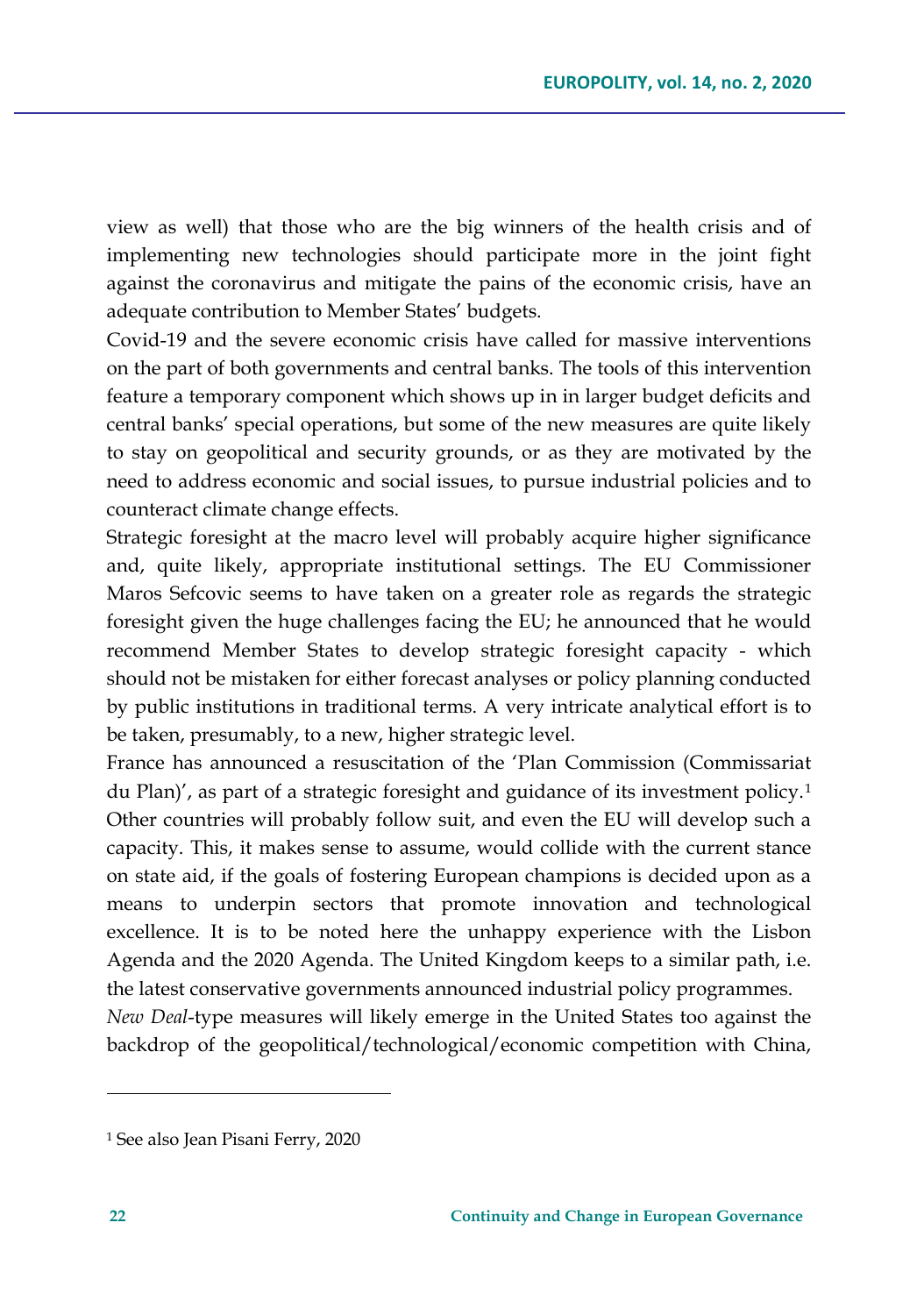the economic competition with the EU. Trade barriers may also have to be judged in the same framework.

The 'return of the State' comes, nevertheless, with a risk that ought to be considered: as markets alone can neither solve social issues, nor surmount economic crises, a considerable higher public support will not automatically ensure lasting solutions (large public debts are telling evidence of this fact). We need smart states that should address market failures and create public goods on a necessary scale.[1](#page-18-0) But, for this to happen, states need robust budgets, higher public revenues. This implies combating tax evasion and tax avoidance resolutely, punishing unethical corporate conduct firmly. It also demands diminishing undue rents that some industries (including finance) extract from the economy. How to achieve this is a big question as vested interest hold immense political clout and swaying power.

We need an agile and smart state that, with no countless resources, should do more by putting in place policies to get more people out of servitude to (public) social security, to restore dignity for each person and the feeling that she is an active player of society, not forsaken by it.

There is a need for a pragmatic approach to public policies, for accountability, for rediscovering the middle ground represented by 'community' and 'reciprocity' (mutual rights and obligations), for belonging to more than oneself, loyalty, dignity, respect, moral values in general.<sup>[2](#page-18-1)</sup> It is not simple, yet we need to find the right path and avoid further setbacks.

The world is changing, capitalism is in the throes of major changes by the force of events, and public policies are being adjusted along the road, frequently chaotically and diffidently. We will likely go through a transition period, an inter-regnum with a lot of mayhem and mushrooming conflicts – with global governance rules eroding markedly, with survival of the fittest -type reactions. But capitalism will quite likely change.

<span id="page-18-0"></span><sup>1</sup> Mariana Mazucatto argues that we need 'entrepreneurial states' (2013)

<span id="page-18-1"></span><sup>2</sup> See also Paul Collier (The Future of Capitalism, 2018), Raghuram Rajan (2020), Jean Tirole (Economics for the Common Good), Samuel Bowles (The Moral Economy), Paul Mason (2015), Martin Sandbu (2020)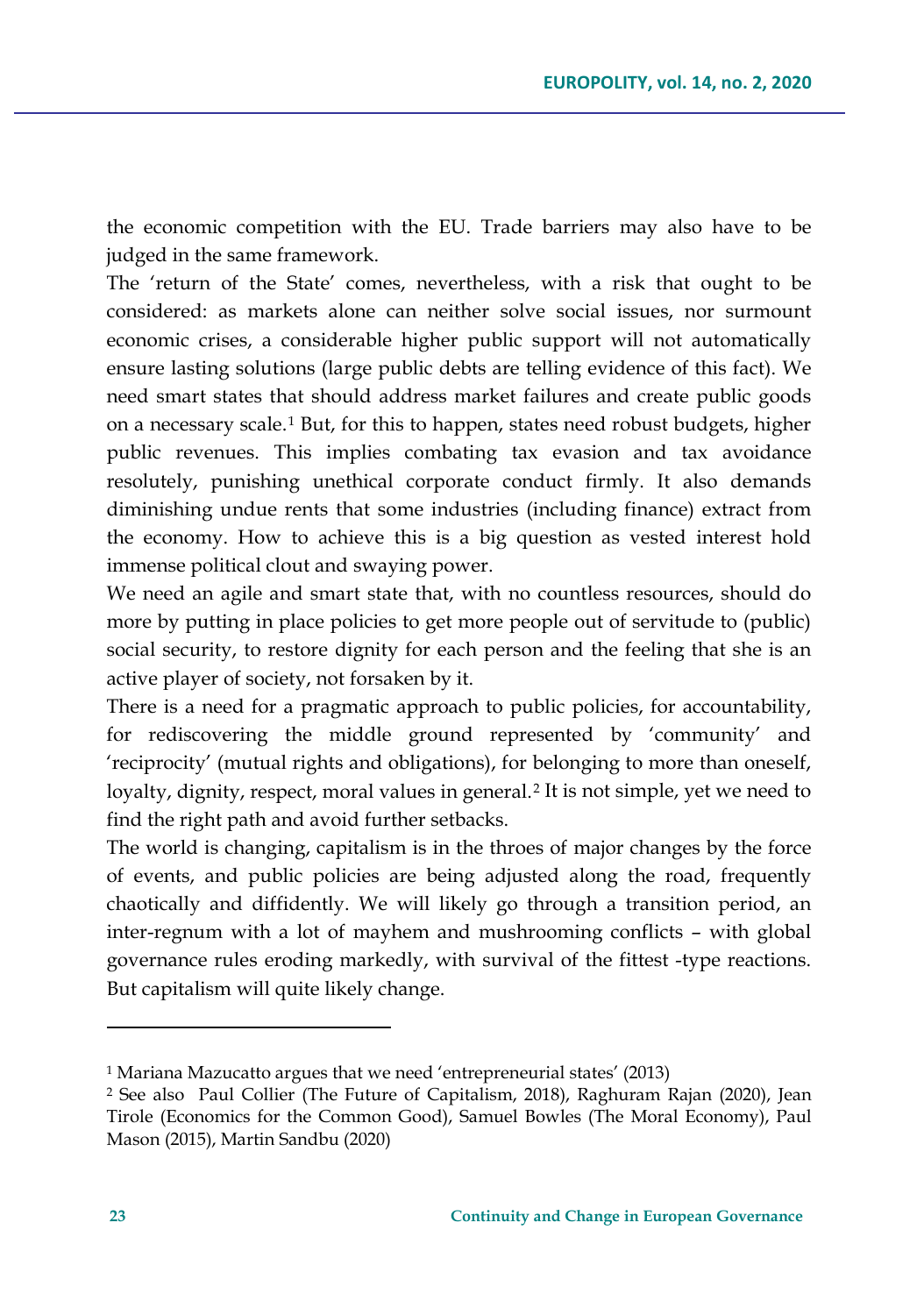Academic textbooks will in time capture these developments. Agustín Carsten noted that textbooks had become obsolete when examining the macroeconomic policy in emerging economies (2019). The same may hold true, on a much larger scale, for the interpretation of the path of capitalism in the years to come. It is difficult to make predictions in light of extraordinary uncertainties.[1](#page-19-0) But avenues of change are looming at the horizon.

## **9. WHICH WAY GOES CAPITALISM?**

Challenges for capitalism originate not only in idiosyncratic inclinations of some leaders and in vested interests, in sheer struggles for power; they have much deeper roots such as: unrestrained globalisation and *market fundamentalism*, neglect of social aspects (exclusion and lack of fairness), market abuse perpetrated by large players (firms) including massive tax dodging, the lack of proper regulations (especially in finance, which continues to extract undue rents), disregard of the impact of climate change, inability to reform the EU<sup>[2](#page-19-1)</sup> etc. There are stark facts and dynamics underway that will quite likely define capitalism in the years to come, such as:

- governments will be more present in economic life for the sake of providing more public goods; state presence is to be seen in conjunction with the need to deal with climate change and pandemics (public health becomes a national security concern).

industrial policies will be on the rise. Industrial policies may be facilitated by equity/shares that governments may acquire in firms that are rescued. In the EU, industrial policies are implied by conditional disbursement of funds from The Plan for recovery and resilience, in order to foster 'greening' and digitalization of economies;

- tax regimes will be revisited to make them more fair
- inclusion and fairness will acquire more prominence in public policies.

<span id="page-19-0"></span><sup>1</sup> What Mervyn King calls 'radical uncertainty' (2016)

<span id="page-19-1"></span><sup>2</sup> In spite of recommendations made by various reports over the years (see The Sapir and the Monti reports, which were preceded by the MacDougall Report)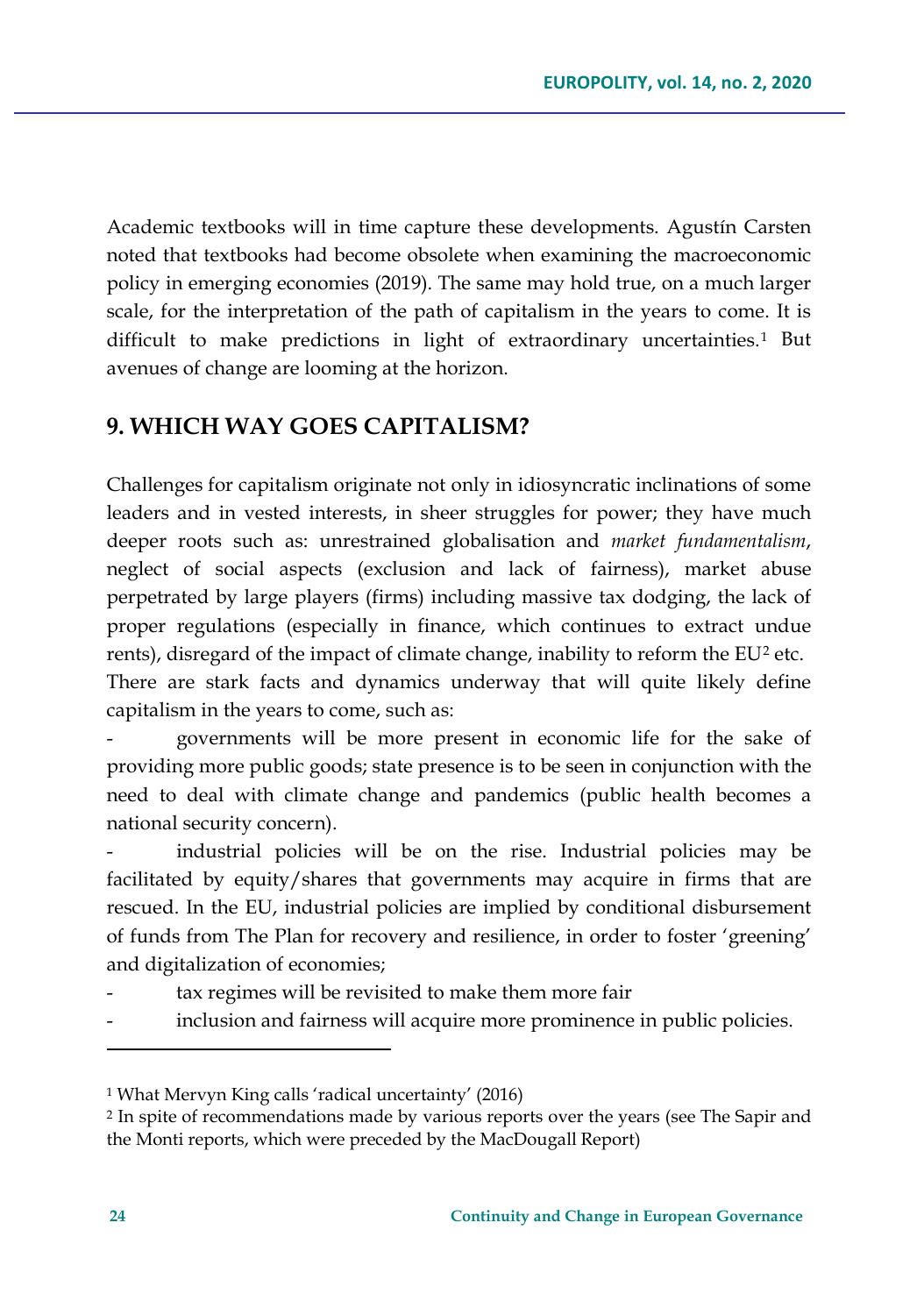As to concrete features and dynamics it pays to pose and try to answer some relevant questions.

#### *Is there an ideal model?*

The Nordic model is eye catching. This model relies on a very high level of economic and social development, with massive redistribution of resources through the public budget, amid strong and innovative economies. The Nordics also went through episodes of national crises: Sweden a few decades ago, Finland after the collapse of the Soviet system owing to its high reliance on Eastern markets, then on Nokia. But there were timely responses and reform measures, a high degree of adaptability. The Nordics (including the Baltic States) are models of excellence in educational systems. Nordic societies reveal a lot of modesty in politicians' conduct and less corruption as against other societies. But this model is not immune to social tensions, to difficulties in integrating immigrants.

Germany has, besides features of the Nordic model, an impressive industrial power. But there is also fallibility, as is only natural, and there are deplorable cases of corporate misconduct (Wirecard, the Volkswagen carbon emissions scandal, etc.).

The South of the EU is different in many ways, sometimes it seems entrenched in inertial structures – though economic progress has been made.

*An EU model?*

There is an all-encompassing model epitomized by EU's principles and values, and which is embraced by the political families that are imbued with the liberal spirit in its deepest meaning. From this perspective, Christian Democrats/People's Parties, Social Democrats, the parties grouped in the New Europe family in the European Parliament, conservatives who accept the checks and balances mechanism and fundamental freedoms, belong to an extended political family that supports liberal democracy. But this all-encompassing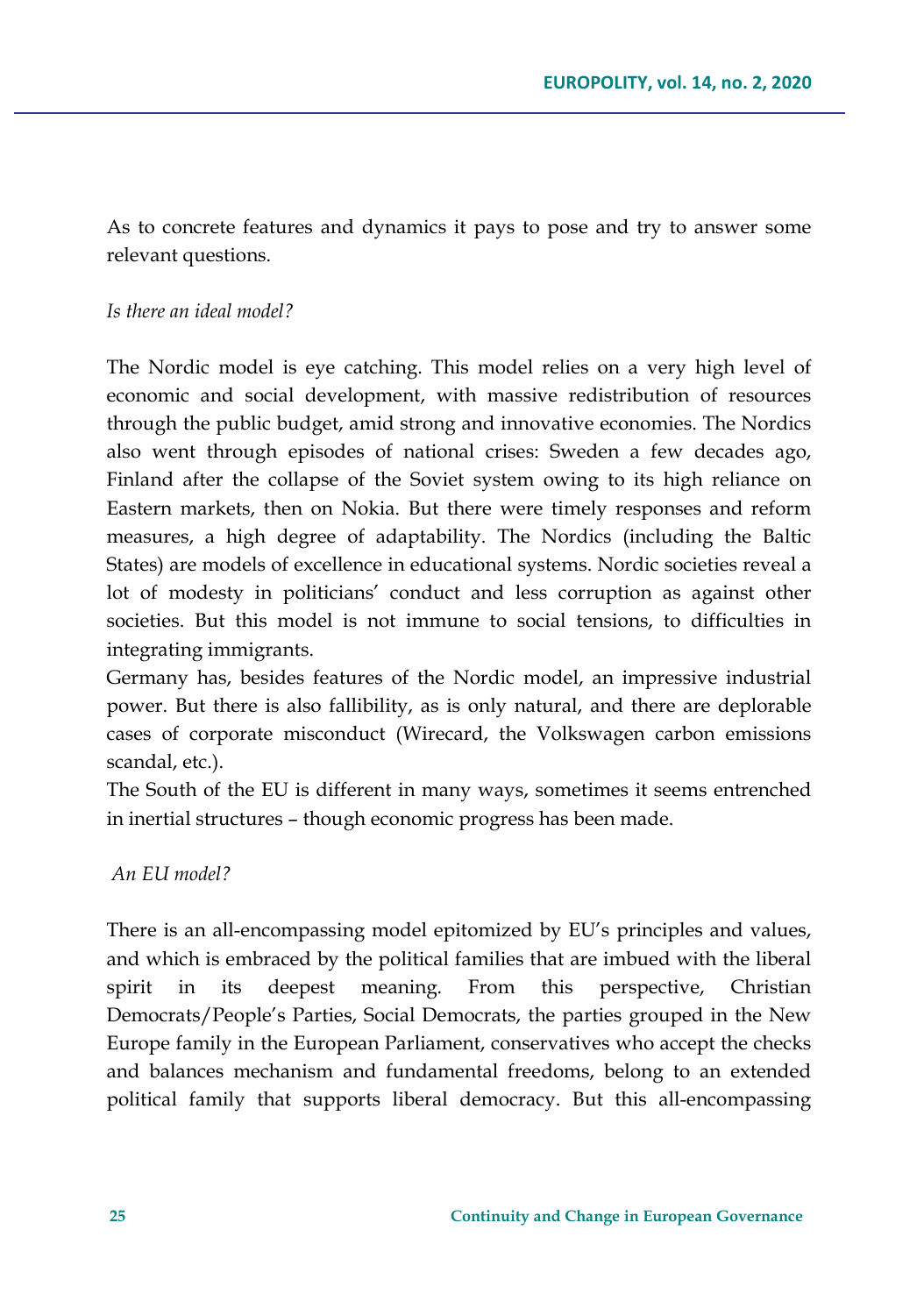model has flaws that derive from the incompleteness of the EU, of the euro area, and the neo-liberalism that underpins the Single Market.

The European (EU) model faces big challenges that are reflected by illiberal propensities, by the rise of extremist groups and the assault of demagogues and populists, the crisis of 'social paternalism' and spreading cynicism. How to reform its functioning, how to deal with economic divergence in the euro area, are formidable challenges for European leaders.

Issuing collective bonds in order to fund the Plan of recovery and resilience of 750 Billion euros is a major step forward (some call it a Hamiltonian moment), and the ECB proposal to make it permanent has a deep meaning – as the euro area badly needs a safe asset (it needs risk sharing mechanisms, which involve fiscal arrangements). Moreover, climate change, as an existential threat, poses an enormous challenge for the cohesion of the EU.

#### *Markets, States, Community*

The debate should be about the nature of capitalism, whether markets can be reined in so that inclusion and fairness, income distribution be met as policy objectives. Branko Milanovici, Paul Mason, Mariana Mazzucato, Fareed Zakaria, and others are pointing the finger at the need to revamp capitalism, as do Raghuram Rajan, Paul Collier and Martin Sandbu do when they emphsize the need to rediscover the middle ground, *the community*. Samuel Bowles touches a relevant chord when he says that not only incentives are needed to shape individuals' conduct that society needs 'good citizens'. This brings us to the issue of ethical conduct, be it in the corporate world or among people at large. This is an issue that Adam Smith pointed out in 'The Theory of Moral Sentiments' and closer to our days, the Nobel laureates Kenneth Arrow and Amartya Sen strongly highlight.

### *Dealing with companies that abuse both markets and society*

Industries have to be properly regulated and undue rents need to be downsized, if not eliminated.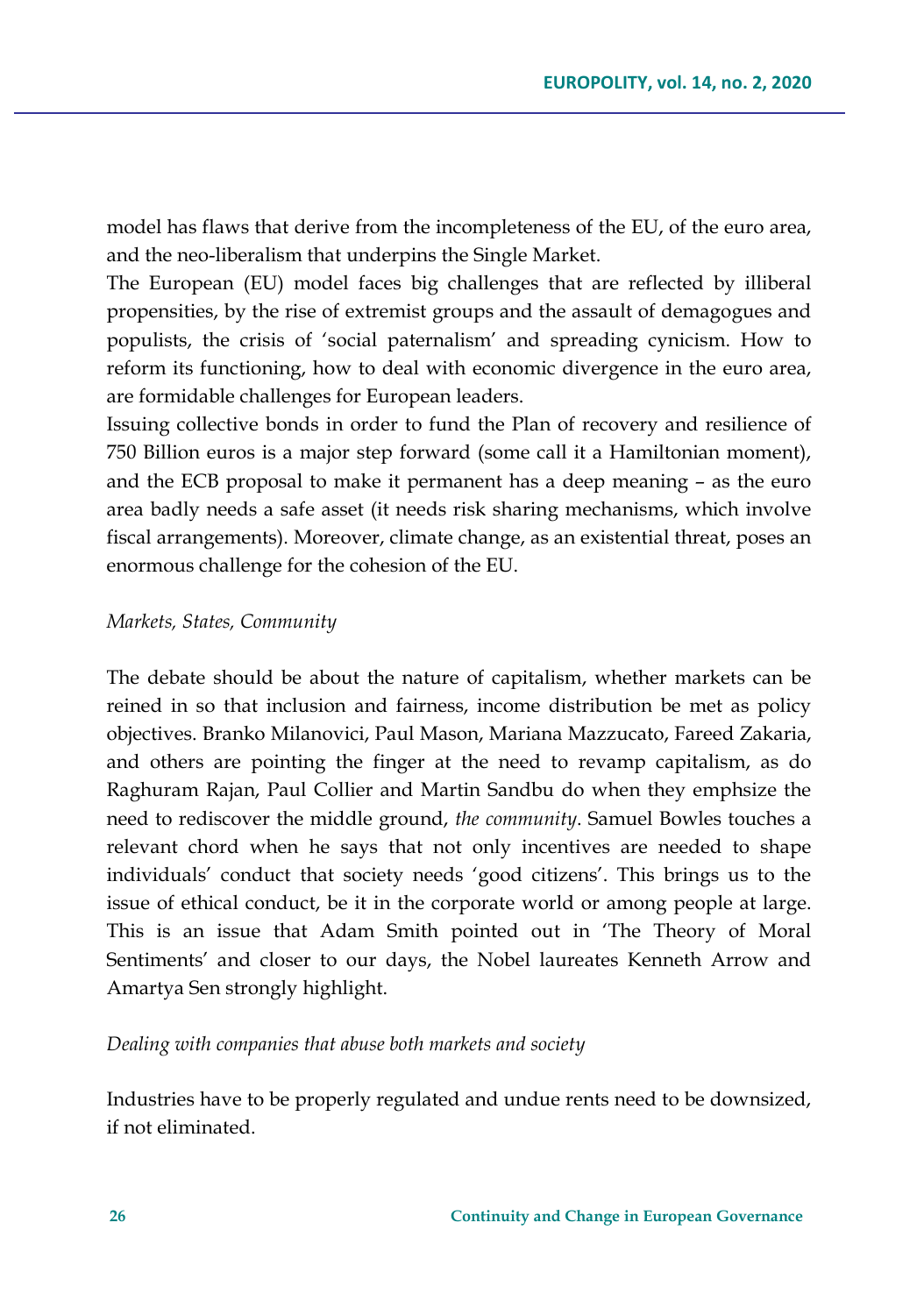Massive tax evasion and avoidance is a shame, scourge, of our times, especially since public budgets are under so much strain and income distribution has gotten so skewed. Taxes may have to rise, tax regimes have to be fair.

Carbon tax is a must both internationally and nationally, as are digital taxes on giant companies that pay nothing in numerous countries where they operate.

Conditioning bail-outs on higher future taxes does make sense as the obnoxious cycle of privatizing social benefits and socializing private losses has to be stopped; equity may be taken in companies that are rescued during the current crisis.[1](#page-22-0)

#### *What happens with Finance?*

Finance needs to continue to reform itself. Banks are larger now and their revenues (that includes the pay of management and staff) continue to be disproportionately large. That their net profits are diminished by ECB's QE is a different matter for discussion.

Finance will have to change not least because of new technologies, if digitalization. Banks feel the punch of shadow banking, while capital markets, too, are under the impact of new technologies.

The regulation and supervision of finance will have to consider new systemic risks, those that come from capital markets and the advent of digital currencies.

One way or another, financial services will have to cater more to the needs of the real economy.

Central banks consider climate change as an increasing systemic risk and income distribution is also on their radars. To what extent that fits into the traditional mandate of central banks will be heavily debated. But there are strong arguments that push central banks to change their policy frameworks.

*The social responsibility of the corporate world*

<span id="page-22-0"></span><sup>1</sup> See also Mariana Mazzucato (2020)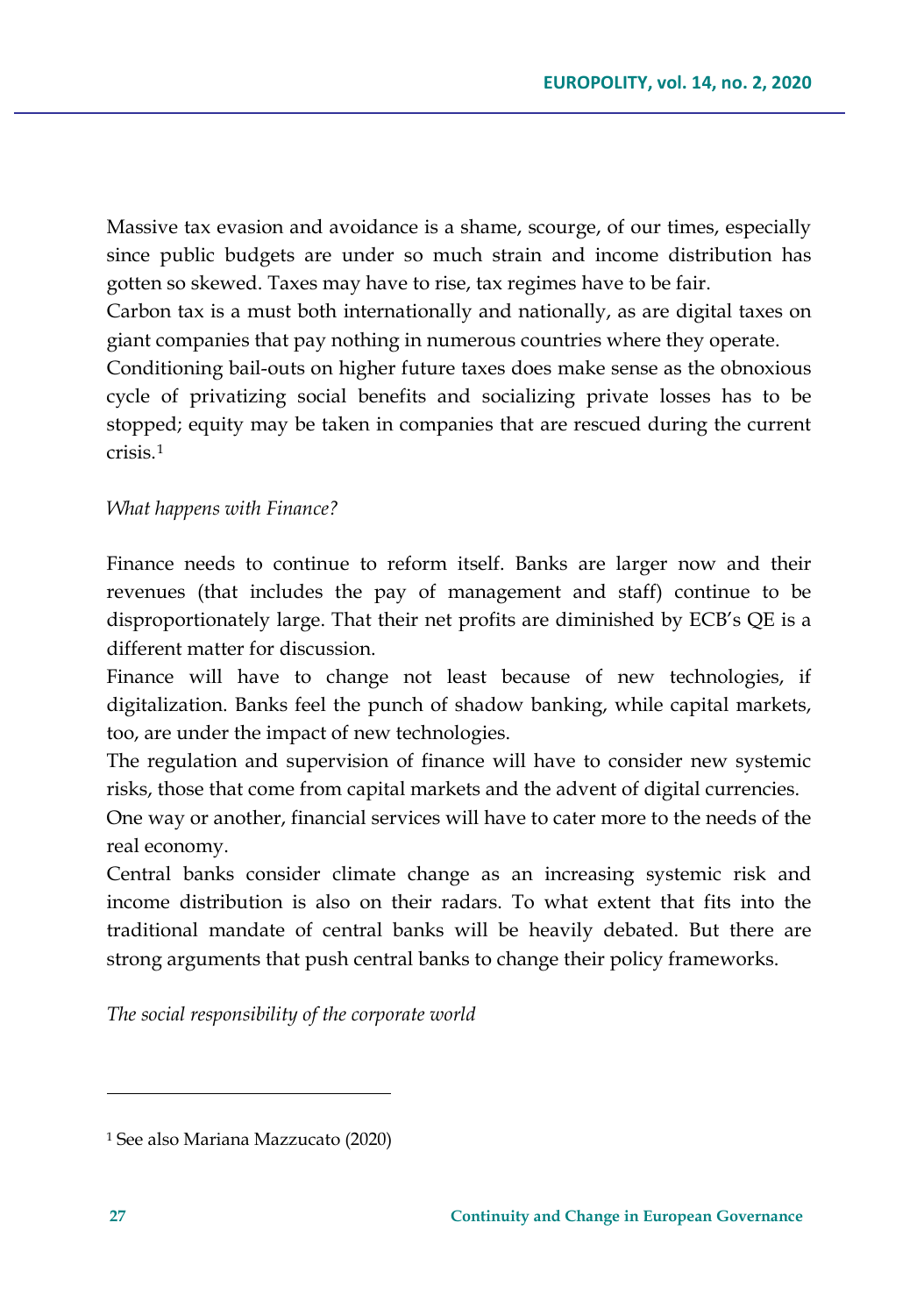When it comes to the corporate world, it has long way to go to ditch its seemingly still prevailing philosophy: a conduct that fits the view that economic logic is amoral.

The shareholder vs. stakeholder distinction should not be a formal one, and what is called *corporate social responsibility* should not be empty rhetoric, a mere object of study in business schools.

The American Business Roundtable, that groups some of the largest US firms, has spoken about the need to consider all stakeholders in their operations (a statement of August 2019). How much is this a candid acknowledgement of the distance between what Big Business claims and what it practices is still to be seen.

Big Pharma, that is involved in the frantic search to discover effective treatment and vaccines to combat Covid-19 need to be restrained with the prices they charge, not only on moral grounds, but also in view of the funding they get from governments – a point strongly made by Mariana Mazucato (2020).

The threat of climate change may speed up a transformational attitude, as people would be more picky in their preferences. As central banks become so serious about climate change, companies need to heed to it too; if they do not, not a few of them will perish.

#### *Income distribution and fairness*

Brexit and the Trump phenomenon in the United States stemmed also from a 'reality denial' of many political leaders. The Third Way promoted by Bill Clinton, Tony Blair and Gerhard Schröder etc, with Anthony Giddens (1998) as the academic guru, was not the way out of the woods. You do not have to share Thomas Piketty, Emmanuel Saez, Gabriel Zucman and others' outlook to see that there is something valid in what they say concerning income distribution.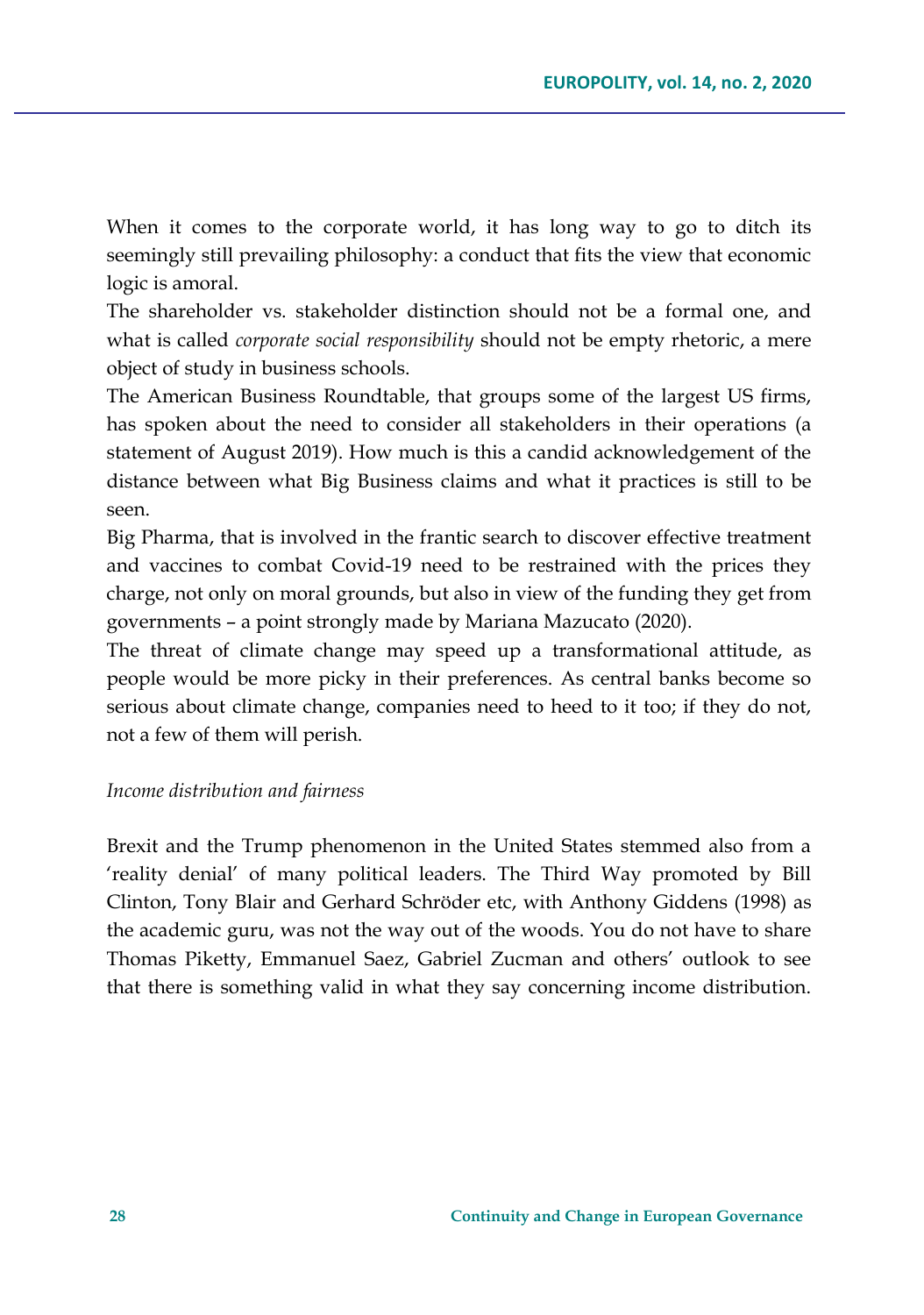The increasing attention central banks and IFIs give to income distribution is more than relevant in this regard.<sup>[1](#page-24-0)</sup>

### *An increasing social problematique; the role of education*

The social issue will grow more difficult to deal with and this is why, as mentioned above, there is talk in the EU about guaranteed minimum wages. But, in this respect, there is a risk of increasing difficulties of the welfare state.

A big question is how to stop the jobless from growing in number. Even if, supposedly, guaranteed income would eliminate the spectre of social riots. Not incidentally, *inclusion* is a key concept, which is underscored by international financial institutions as well. Education systems are key in this regard. And better public education is a must; for only good private education and healthcare arrangements would deepen social and political fractures.

Social and economic dynamics will be more tense if the middle class is increasingly eroded, if new technologies displace large groups of people from the labour market.

An entire society cannot turn into a Silicon Valley. A 'start up nation' is an exciting catchword and one might say that Israel, for instance, would come close to something like this in an inspirational manner (because this country has a density of mathematicians, physicists, engineers rarely seen in the world). However, it is difficult for economies, societies, to turn into 'scientifictechnological complexes' (to paraphrase Dwight Eisenhower and his 'militaryindustrial complex') within a relevant timeframe; I do not even think this is possible. But it takes a 'revolution', sweeping changes in educational systems to provide equal opportunities to most youth, to all people.

<span id="page-24-0"></span><sup>1</sup> Noticeeably, a recent IMF working paper submits a changed Taylor rule that would include the level of wages among its parameters (Niels Jakob Hansen and Rui Mano, 2020)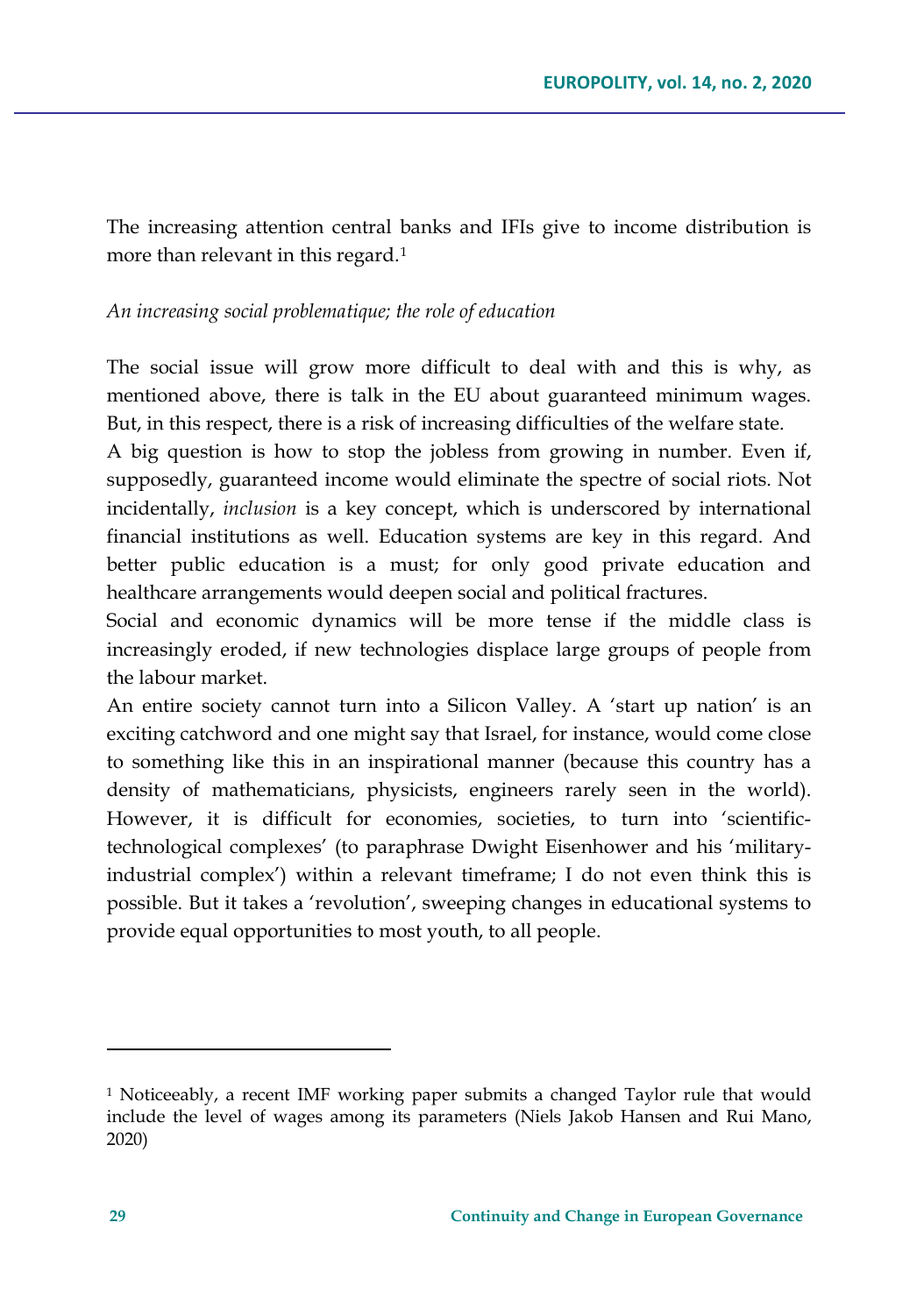### *Public debts and fiscal sustainability*

There is also the issue of mounting public debt (massively fuelled by the pandemic-induced economic crisis), of burdening the future generations, which can turn into a clash between generations, with political implications and an impact on public policies.

Taxation of property and wealth, as advocated by some economists, may be seen from this perspective, of dwindling chances for many youngsters to have the well-being their parents enjoyed. Climate change adds further anxiety and potential burdens to national budgets.

### *Public health and education as national security concerns*

Public health and education become national security concerns, calling for higher budgetary resources. Governments all over the world are concerned about finding budgetary resources to deal with present and future challenges. Strategic thinking will be subject to reassessment from this perspective.

### Global commons are needed

Global issues cannot be underplayed. Not only because there is a geopolitical competition for resources and supremacy, but also because we all face the same global challenges, among which climate change is paramount; other challenges include the fate of very poor countries (that are not few), large disparities in economic and social development around the world, fighting pandemics, etc.

#### *Rediscovering Truth is a must*

We need to rediscover Truth in our lives, to fight fake news, mass manipulation. Sliding towards an area of debate and battle for power where moral milestones are lost, where truth is perverted by replacing facts with fiction, undermines the democracy in the end. Truth is indispensable to democracy, and this tendency to distort, to pervert, should make us worry to the highest degree. This is the only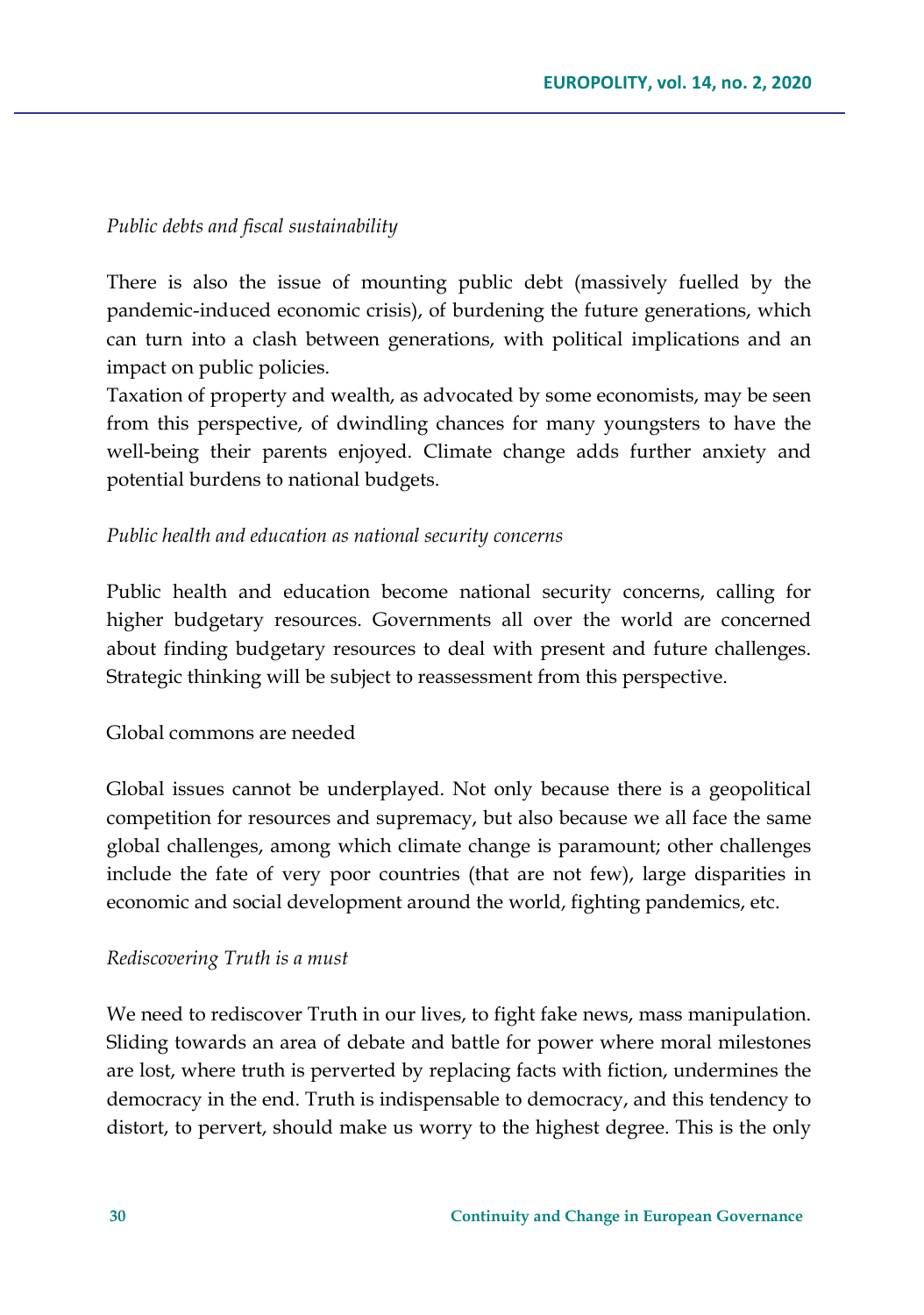way to combat boundless populism and demagoguery, congenital lies in some politicians' conduct.

Strategic alliances are needed between those who believe in moral values and what a society can offer, combining economic freedom with the need for public goods, with empathy, compassion, solidarity. Just as markets alone cannot solve the problems of society, an omnipotent state, with an overwhelming public sector, is not the solution for the ills of society.

## **FINAL REMARKS**

The in-depth discussion is not and should not be capitalism vs. socialism. For this counter-position is more than a hyper-simplification, it is a distortion of the substance of the big debate. The discussion should be about the future of capitalism, of the mixed economy and how we can tackle climate change as an existential threat better, as well as other big challenges -like pandemics.

The avenue that deserves to be explored in rethinking capitalism would have to combine the virtues of economic freedom, of entrepreneurship with the need to nurture social cohesion, human being's longing as a social being, as a member of a community (to distinguish it from collectivism). An increasing number of social scientists rightly emphasize<sup>[1](#page-26-0)</sup> the need to partake in the community, the social sphere, the civic values, that we need open mindedness, pragmatism in public policies, a rejection of policy fundamentalism.

The stakes are much higher than a battle of approaches between political families, political philosophies and schools of thought; it is about the fate of democracy, because if the number of losers in economic competition is ever higher, extremist groups will gain the upper hand in politics. Rearing its ugly head is the spectre of authoritarianism, of illiberal capitalism, which is already a force in action, with an impact at the polls, that should not be underplayed.

<span id="page-26-0"></span><sup>1</sup> Raghuram Rajan says that "if we want to save the state and markets we need to rediscover communities" (2020)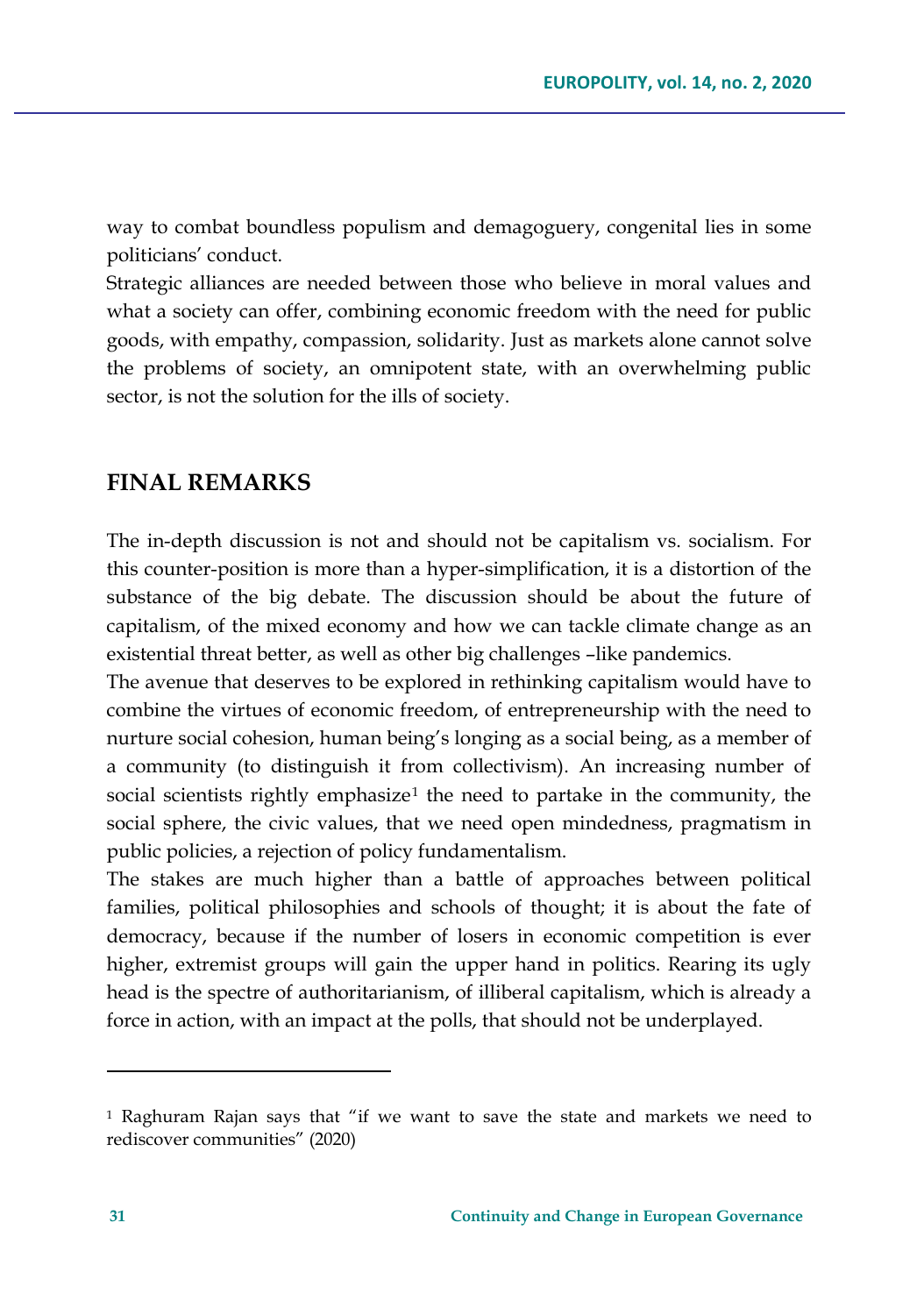If we are not lucid, mindful of menacing in-depth trends, if we do not change public policies, skies will fall down upon us, overwhelm us. Xenophobia, chauvinism, growing racism will open the door to more authoritarian, illiberal tendencies, fuelled by social and political anger, as well as by violence. The impact of climate change and the threat of other pandemics may, ironically, reinforce temptations to use authoritarian means in public governance.

The great, historical stake is, therefore, to save liberalism in its deepest sense (which defines democratic parties alike, left and right of the political scene), liberal democracy, checks and balances, human dignity, the rule of law, the belief that good ultimately prevails, that human ingenuity can be guided towards noble ends and save us all, both individuals and the society as a whole.

It goes without saying that by making the assertion that the debate on the future of capitalism is how to save liberal democracy, in no way diminishes the overriding challenge of dealing with climate change as an existential threat, as well as preparing us all better to tackle future pandemics and other big challenges.

### **REFERENCES**

- Admati, Anat and Hellwig Martin. 2013. *The Bankers'' New Clothes. What is Wrong with Banking and What to Do about It*. Princeton: Princeton University Press.
- Arendt, Hannah. 1951. *The Origins of Totalitarianism*. New York: Houghfton Mifflin Harcourt.
- Autor, David. 2019. "Work of the past, work of the future". *VoxEu*. March 19. [https://voxeu.org/article/work](https://voxeu.org/article/work-past-work-future)-past-work-future .
- Baldwin, Richard and Coen Teulings. 2016. "Secular Stagnation: facts, causes, and cures – a new Vox eBook". *VoxEu*. September 10. [https://voxeu.org/article/secular](https://voxeu.org/article/secular-stagnation-facts-causes-and-cures-new-vox-ebook)-stagnation-facts-causes-and-cures-newvox-[ebook](https://voxeu.org/article/secular-stagnation-facts-causes-and-cures-new-vox-ebook) .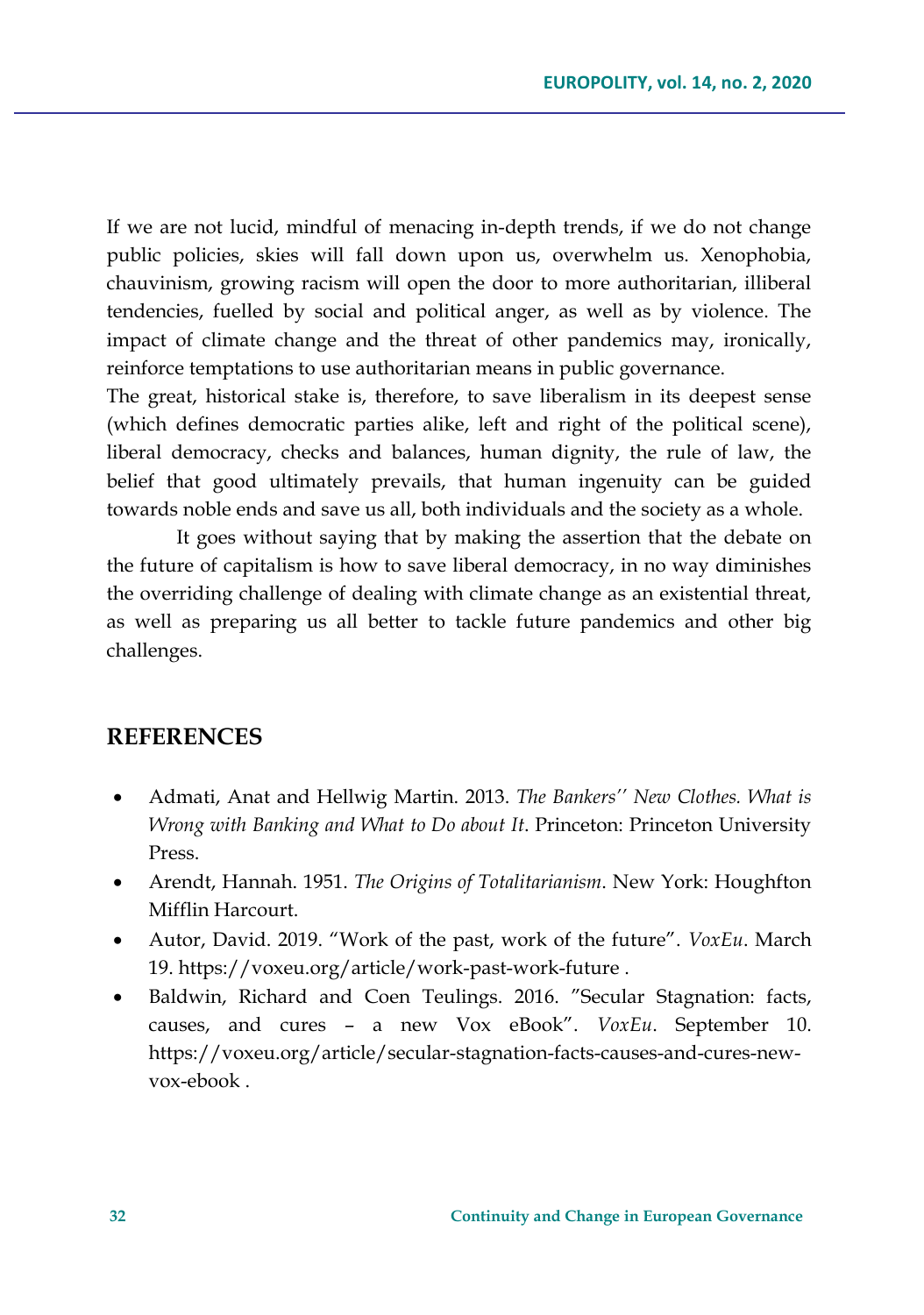- Blanchard, Olivier. 2019. "Public Debt and Low Interest rates", Presidential Lecture, AEA (January, 2019). *American Economic Review*, Vol. 109, No.4 (April, 2019): 1197-1229.
- Bowles, Samuel. 2016. *The Moral Economy. Why Good Incentives are No Substitute for Good Citizes*. New Haven: Yale University Press.
- Bussolo, Maurizio, Maria Davalos, Vito Peregrine, and Ramya Sundaram. 2018. *Toward A New Social Contract*, The World Bank Group. Washington DC.
- Caballero, Ricardo, and Emmanuel Farhi. 2014. "On the role of safe assets shortage in secular stagnation", *VoxEu*. August 11. [https://voxeu.org/article/role](https://voxeu.org/article/role-safe-asset-shortages-secular-stagnation)-safe-asset-shortages-secular-stagnation .
- Clarida, Richard, Jordi Gali and Mark Getler. 1999. "The Science of Monetary Polocy: a New Keynesian Perspective", *The Journal of Economic Perspectives*, Vol.XXXVII (December, 1999): 1661-1707
- Carstens, Agustin. 2019. "Exchange rates and monetary policy frameworks in emerging market economies". *BIS*. May 2. <https://www.bis.org/speeches/sp190502.htm> .
- Case, Anne. And Angus Deaton. 2020. *Deaths of Despair and the Future of Capitalism*, Princeton: Princeton University Press.
- Collier, Paul. 2018. *The Future of Capitalism. Facing the New Anxieties*. Harper.
- Dăianu, Daniel. 2019. "Which Way Goes Capitalism?", *CEU Press.* New York/Budapest.
- Dăianu, Daniel. 2017. "The New Protectionism: where does it come from and where may it go", *World Commerce Review*, vol. 11, issue 1 (Spring, 2017): 6-11
- Dăianu, Daniel. 2011. "Markets and society: When high finance corrodes economy and undermines democracy", *Eurozine*. July 11. [https://www.eurozine.com/markets](https://www.eurozine.com/markets-and-society/)-and-society/ .
- Dăianu, Daniel. 2020. "The Coronavirus crisis has laid bare the need to revamp the EU", *Friends of Europe*. May 18. [https://www.friendsofeurope.org/insights/the](https://www.friendsofeurope.org/insights/the-coronavirus-has-laid-bare-the-need-to-revamp-the-eu/)-coronavirus-has-laid-barethe-need-to-[revamp](https://www.friendsofeurope.org/insights/the-coronavirus-has-laid-bare-the-need-to-revamp-the-eu/)-the-eu/ .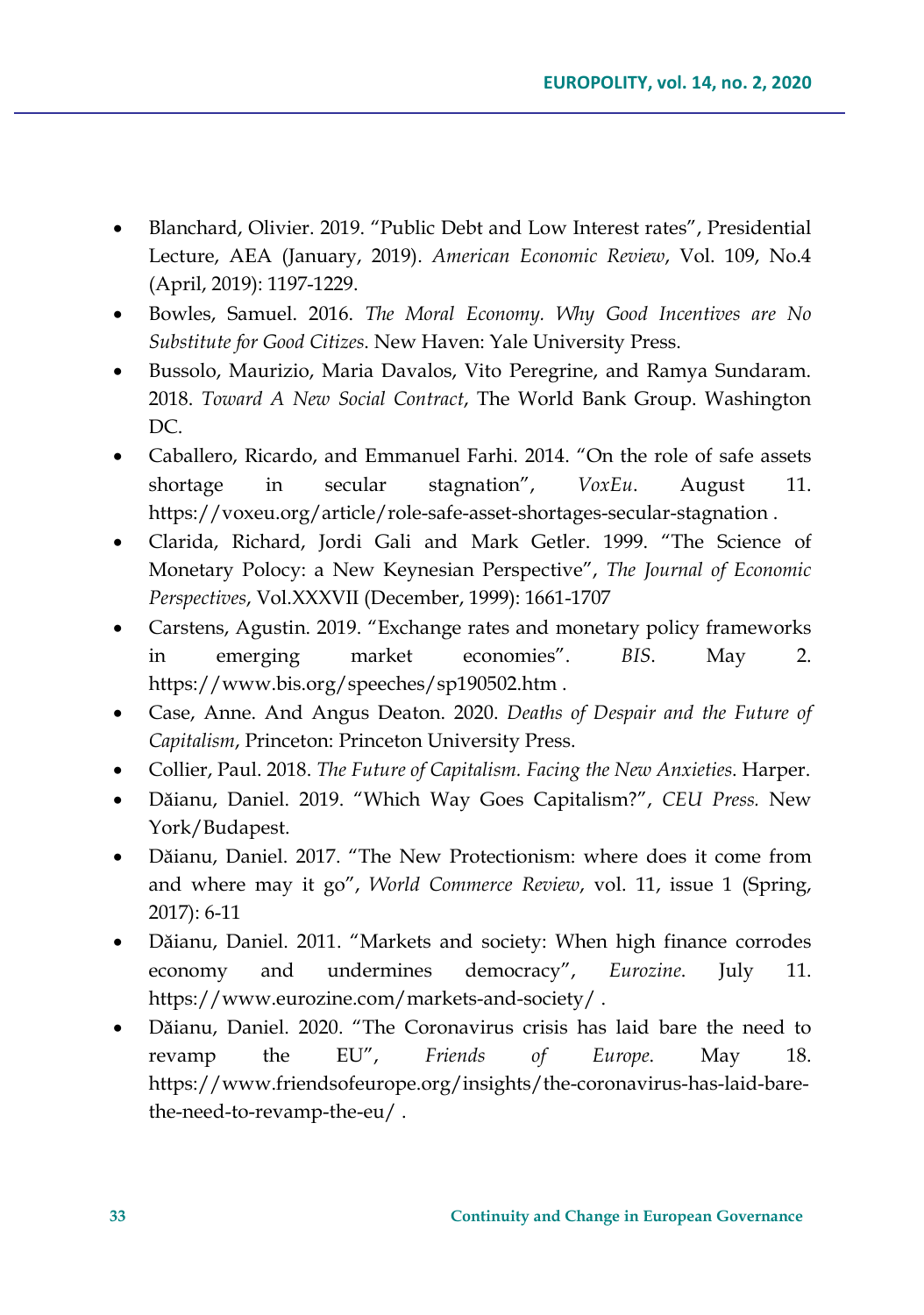- Dornbusch, Rudiger, Wilhelm Noelling and Richard Layard. 1993. *Postwar Economic Reconstruction and Lessons for the East Today*. Cambridge (Mass): MIT Press.
- European Central Bank. 2020. *Financial Stability Review.*
- European Commission. 2020. *The EU budget powering the recovery plan for Europe*, Communication from The Commission to The European Parliament, The European Council, The Council, The European Economic and Social Committee and The Committee of The Regions.
- European Commission. 2020. *Recovery plan for Europe*.
- Ferguson, Niall. 2020. *The Ascent of Money*, London: Penguin Books.
- Friedman, Milton, and Anna Schwartz. 1963. *A Monetary History of the US*, Princeton: Princeton University Press.
- Fukuyama, Francis. 1990. "The End of History", *The National Interest*, 16: 3- 18.
- Galli, Jordi. 2015. *Monetary Policy, Inflation and the Buesiness Cycle*, Princeton: Princeton University Press.
- Gentiloni, Paolo. "Remarks by Commissioner Gentiloni at the Eurogroup press conference". *European Commission*. September 11. [https://ec.europa.eu/commission/presscorner/detail/en/speech\\_20\\_163](https://ec.europa.eu/commission/presscorner/detail/en/speech_20_163) ; see also Kinder, A., Agyenmang, E. (2020), "It's a matter of fairness: squeezing more tax from multinationals". *Financial Times*. July 8. [https://www.ft.com/content/40cffe27](https://www.ft.com/content/40cffe27-4126-43f7-9c0e-a7a24b44b9bc)-4126-43f7-9c0e-a7a24b44b9bc .
- Giddens, Anthony. 1998. *The Third Way. The Renewal of Social Democracy*. Cambridge: Polity Press.
- Goodhart, Charles. 1988. *The Evolution of Central Banks*. Cambridge (Mass): MIT Press.
- Gordon, Robert. 2014. "The demise of US economic growth: restatement, rebuttal, and reflections". *NBER Working Paper*, No. 19895.
- Haldane, Andrew, and Robert May. 2011. "Systemic risks in banking ecosystems". *Nature,* 469: 351-355.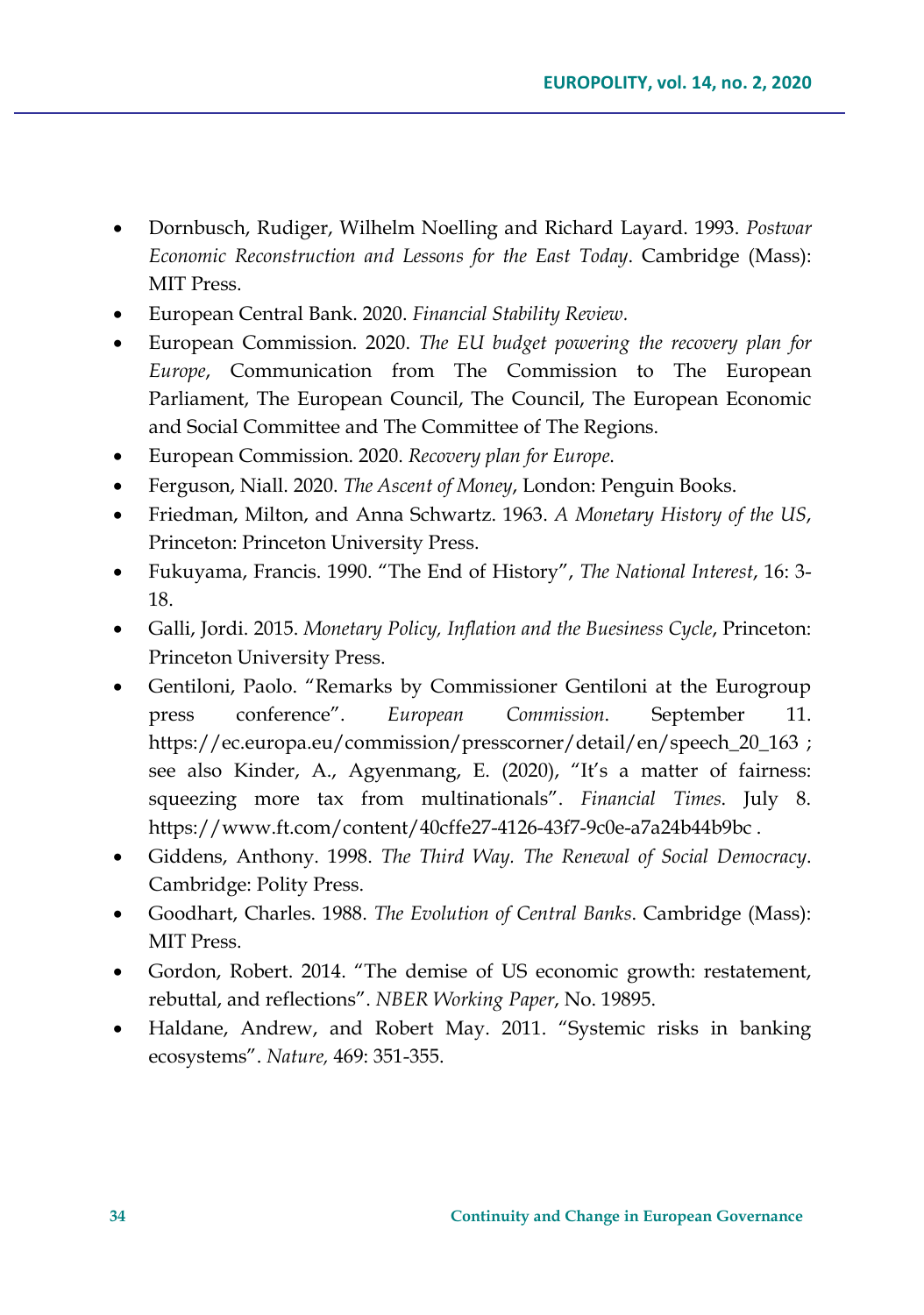- Hansen, Niels Jakob. Alessandro Lin, and Rui Mano. 2020. "Should Inequality Factor into Central Banks' Decisions?", *IMF Working Paper*, No. 196.
- Hirschman, Alfred. 1972. *Exit, Voice and Loyalty*, Cambridge (Mass): Harvard University Press.
- Kakutani, Michiko. 2018. *The Death of Truth*, London: William Collins.
- Kennedy, Paul. 1987. *The Rise and Fall of Great Powers*, New York: Random House.
- Keynes, John Maynard. 1936. *The General Theory of Employment, Interest and Money*", New York: Harcourt Brace.
- Kindleberger, Charles. 1993. *A Financial History of Western Europe*. second edition. Oxford: Oxford University Press.
- Kindleberger, Charles, and Robert Aliber. 1978. *Manias, Panics, and Crasehes. A History of Financial Crises*. New York: Basic Books.
- King, Mevyn. 2016. *The End of Alchemy. Money, Banking and The Future of the Global Economy*, London: Little Brown.
- Lagarde, Christine. 2019. "The Financial Sector: Redefining a Broader Sense of Purpose". *IMF*. February 28. https://www.imf.org/en/News/Articles/2019/02/21/sp022819-md-thefinancial-sector-redefining-a-broader-sense-of-purpose .
- Lagarde, Christine. 2020. "The Monetary Policy Strategu review: some preliminary considerations". *ECB*. September 30. [https://www.ecb.europa.eu/press/key/date/2020/html/ecb.sp200930~16](https://www.ecb.europa.eu/press/key/date/2020/html/ecb.sp200930%7E169abb1202.en.html) [9abb1202.en.html](https://www.ecb.europa.eu/press/key/date/2020/html/ecb.sp200930%7E169abb1202.en.html) .
- Lamfalussy, Alexander. 2000. *Financial Crises in Emerging Markets*, New Haven: Yale University Press.
- Mahbubani, Kishore. 2020. *Has China Won?: The American Challange to Chinese Primacy*. PublicAffairs.
- Mason, Paul. 2015. *Post-Capitalism. A Guide to Our Future*. London: Penguin Books.
- Mazzucato, Mariana. 2013. *The Entrepreneurial State. Debunking Public vs. Private Sectors Myths*. New York: Anthem Press.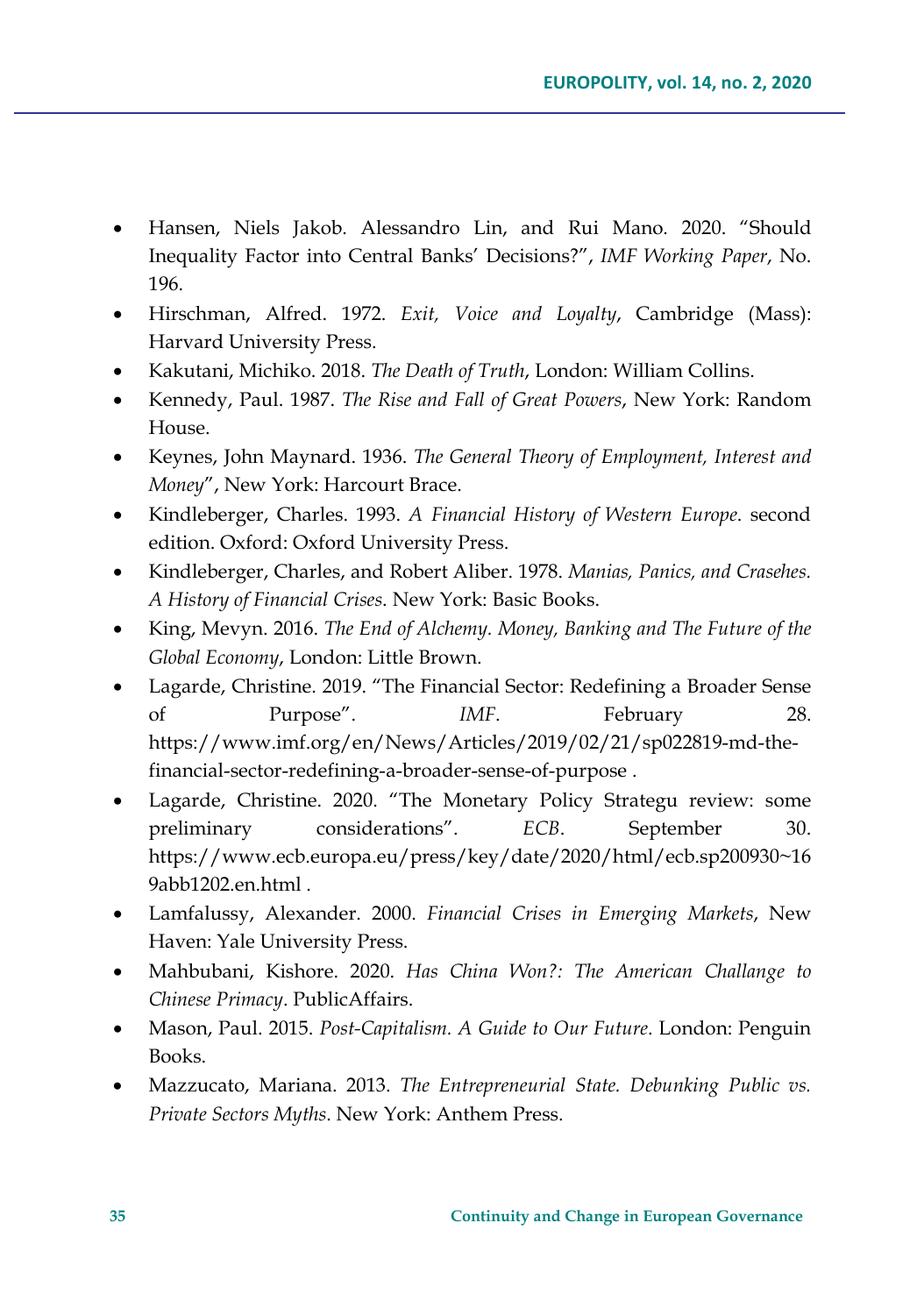- Mazzucato, Mariana. 2020. "Capitalism after The Pandemic. Getting the Recovery Right". *Foreign Affairs.* November-December 2020*.* [https://www.foreignaffairs.com/articles/united](https://www.foreignaffairs.com/articles/united-states/2020-10-02/capitalism-after-covid-19-pandemic)-states/2020-10- [02/capitalism](https://www.foreignaffairs.com/articles/united-states/2020-10-02/capitalism-after-covid-19-pandemic)-after-covid-19-pandemic .
- Milanovic, Branko. 2020. *Capitalism, Alone*. *The Future of the System that Rules the World.* New York: Belknap Press.
- Minsky, Hyman. 1988. *Stabilizing an Unstable Economy*. New York: Mc Graw-Hill.
- Nichols, Tom. 2017. *The Death of Expertise. The Campaign Against Established Knowledge and Why it Matters.* Oxford: Oxford University Press.
- Pisani-Ferry, Jean. 2020. "La postérité du plan de relance européen sera une affaire d'exécution". *Le Monde.* June 20. [https://www.lemonde.fr/idees/article/2020/06/20/jean](https://www.lemonde.fr/idees/article/2020/06/20/jean-pisani-ferry-la-posterite-du-plan-de-relance-europeen-sera-une-affaire-d-execution_6043532_3232.html)-pisani-ferry-laposterite-du-plan-de-relance-[europeen](https://www.lemonde.fr/idees/article/2020/06/20/jean-pisani-ferry-la-posterite-du-plan-de-relance-europeen-sera-une-affaire-d-execution_6043532_3232.html)-sera-une-affaire-d[execution\\_6043532\\_3232.html](https://www.lemonde.fr/idees/article/2020/06/20/jean-pisani-ferry-la-posterite-du-plan-de-relance-europeen-sera-une-affaire-d-execution_6043532_3232.html) .
- Polanyi, Karl. 1994. *The Great Transformation*. New York: Farrar and Reinhart.
- Rachel, Lukasz and Thomas Smith. 2015. "Secular drivers of the global interest rate", *Bank of England, Staff Working Papers,* No. 571.
- Rajan, Raghuram. 2019. *The Third Pillar: How Markets and the State Leave Community Behind*. London: Penguin Press.
- Reinhart, Carmen. 2020. "Global economic recovery may take five years". *Reuters*. September 17. [https://www.reuters.com/article/uk](https://www.reuters.com/article/uk-health-coronavirus-worldbank/global-economic-recovery-may-take-five-years-world-bank-chief-economist-says-idUKKBN26815I)-healthcoronavirus-[worldbank/global](https://www.reuters.com/article/uk-health-coronavirus-worldbank/global-economic-recovery-may-take-five-years-world-bank-chief-economist-says-idUKKBN26815I)-economic-recovery-may-take-five-yearsworld-bank-chief-economist-says-[idUKKBN26815I](https://www.reuters.com/article/uk-health-coronavirus-worldbank/global-economic-recovery-may-take-five-years-world-bank-chief-economist-says-idUKKBN26815I) .
- Reinhart, Carmen and Kenneth Rogoff. 2009. *This Time is Different. Eight Centuries of Financial Follies*. Princeton: Princeton University Press.
- Rey, Hélène. 2013. "Dilemma not Trilemma: The global financial cycle and monetary policy independence. *Helen Rey*. [http://www.helenerey.eu/RP.aspx?pid=Published](http://www.helenerey.eu/RP.aspx?pid=Published-Papers_en-GB&aid=147802013_67186463733)-Papers\_en-[GB&aid=147802013\\_67186463733](http://www.helenerey.eu/RP.aspx?pid=Published-Papers_en-GB&aid=147802013_67186463733) .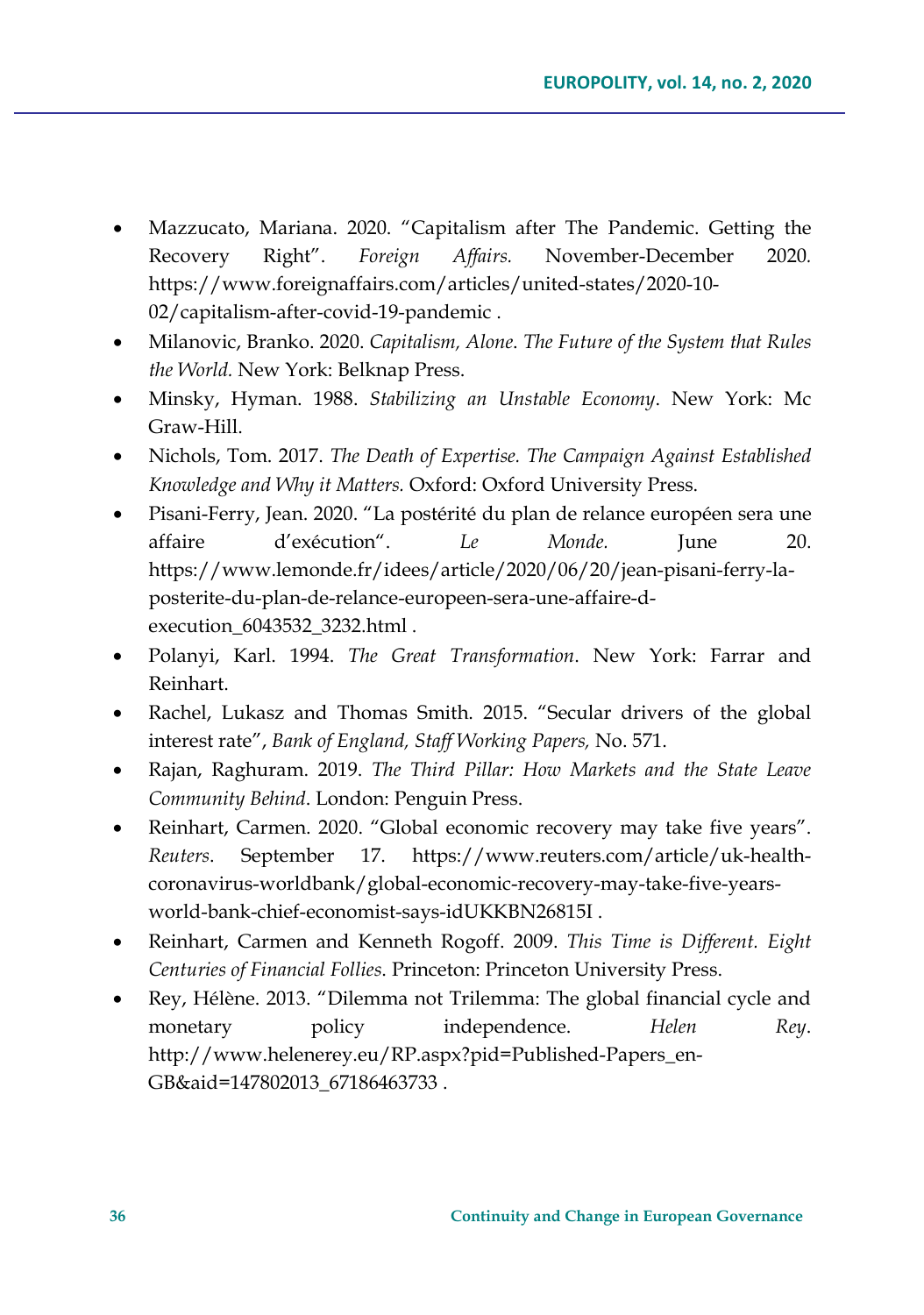- Rodrik, Dani. 2018. "The Double Threat to Liberal Democracy". *Project Syndicate*. February 13. [https://www.project](https://www.project-syndicate.org/commentary/double-threat-to-liberal-democracy-by-dani-rodrik-2018-02?barrier=accesspaylog)[syndicate.org/commentary/double](https://www.project-syndicate.org/commentary/double-threat-to-liberal-democracy-by-dani-rodrik-2018-02?barrier=accesspaylog)-threat-to-liberal-democracy-by-danirodrik-2018-[02?barrier=accesspaylog](https://www.project-syndicate.org/commentary/double-threat-to-liberal-democracy-by-dani-rodrik-2018-02?barrier=accesspaylog) .
- Schnabel, Isabel. 2020. "When markets fail the need for collective action in tackling climate change". *ECB*. September 28. [https://www.ecb.europa.eu/press/key/date/2020/html/ecb.sp200928\\_1~](https://www.ecb.europa.eu/press/key/date/2020/html/ecb.sp200928_1%7E268b0b672f.en.html) [268b0b672f.en.html](https://www.ecb.europa.eu/press/key/date/2020/html/ecb.sp200928_1%7E268b0b672f.en.html) .
- Schumpeter, Joseph. 1942. *Capitalism, Socialism and Democracy*. New York: Harper and Brothers.
- Stern, Nicholas. 2006. *The Stern Review: The Economics of Climate Change*. Cambridge: Cambridge University Press.
- Stiglitz, Joseph. 2010. "Contagion, liberalization, and the optimal structure of globalization". *The Journal of Globalization and Development.* Volume 1, Issue 2.
- Summers, Larry. 2014. "*Reflections on the new secular stagnation hypothesis"*. In *Secular Stagnation: Facts, Causes and Cure,* edited by Baldwin and Teulings. London: CEPR Press.
- Timmermans, Frans. 2020. "Now's the Time for Jumbo Green Bond Sale". *Bloomberg.* September 17. [https://www.bloomberg.com/news/articles/2020](https://www.bloomberg.com/news/articles/2020-09-17/eu-climate-chief-says-now-s-the-time-for-jumbo-green-bond-sale)-09-17/eu-climate-chiefsays-now-s-the-time-for-[jumbo](https://www.bloomberg.com/news/articles/2020-09-17/eu-climate-chief-says-now-s-the-time-for-jumbo-green-bond-sale)-green-bond-sale .
- Tirole, Jean. 2017. *Economics for the Common Good*. Princeton: Princeton University Press.
- Von der Leyen, Ursula. 2020. "State of the Union". *European Commission*. September 16. [https://ec.europa.eu/commission/presscorner/detail/en/SPEECH\\_20\\_16](https://ec.europa.eu/commission/presscorner/detail/en/SPEECH_20_1655) [55](https://ec.europa.eu/commission/presscorner/detail/en/SPEECH_20_1655) .
- Yifu, Lin, Justin. 2012. *The Quest for Prosperity. How Developing Economies Can Take Off*. Princeton: Princeton University Press.
- Zucman, Gabriel. 2015. *The Hidden Wealth of Nations: The Scourge of Tax Havens*. Chicago: University of Chicago Press.